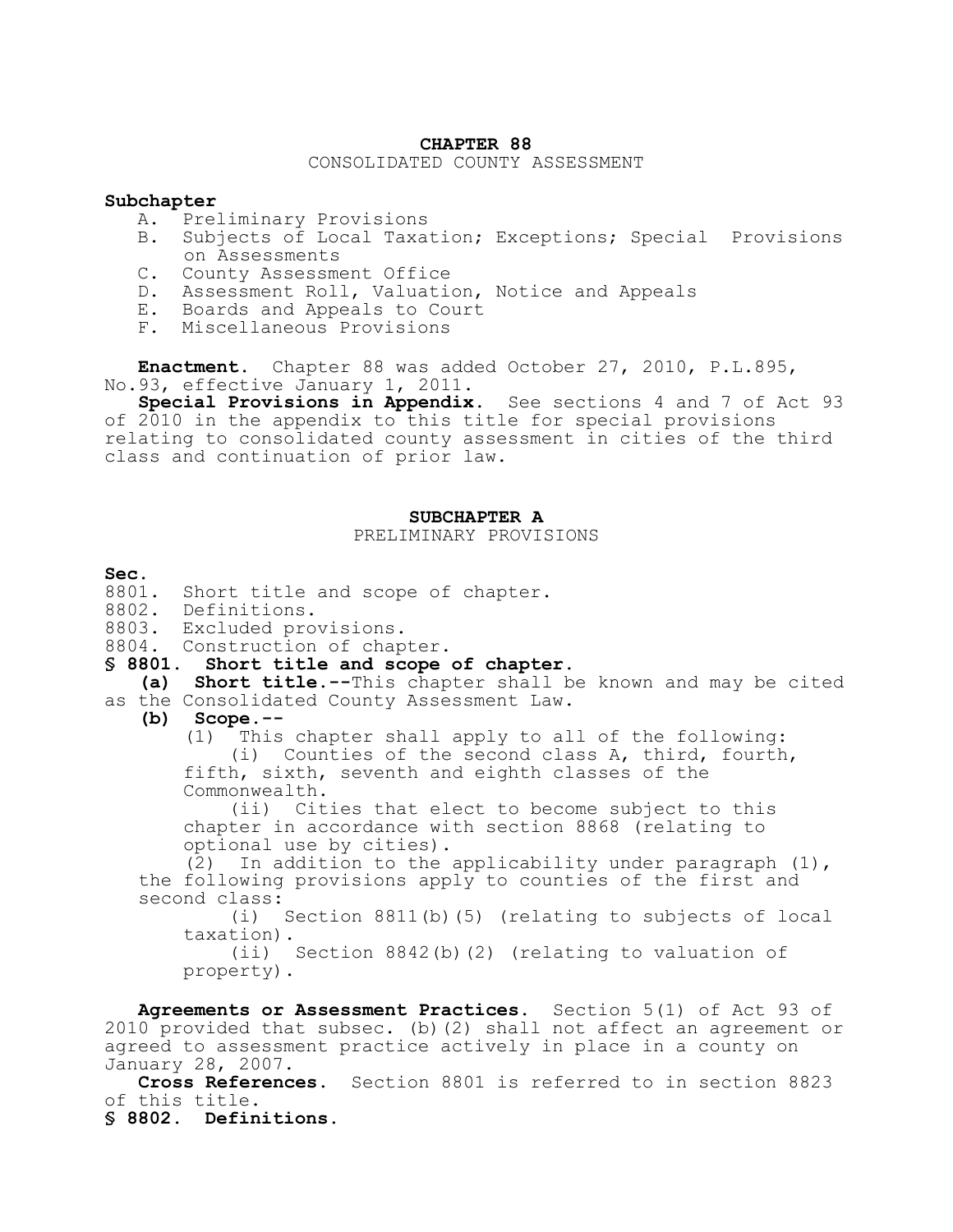The following words and phrases when used in this chapter shall have the meanings given to them in this section unless the context clearly indicates otherwise:

**"Assessed value."** The assessment placed on real property by a county assessment office upon which all real estate taxes shall be calculated.

**"Assessment."** Assessed value.

**"Auxiliary appeal board."** An auxiliary board of assessment appeals created in accordance with section 8853 (relating to auxiliary appeal boards).

**"Base year."** The year upon which real property market values are based for the most recent countywide revision of assessment of real property or other prior year upon which the market value of all real property of the county is based for assessment purposes. Real property market values shall be equalized within the county and any changes by the board shall be expressed in terms of baseyear values.

**"Board."** The board of assessment appeals or the board of assessment revision established in accordance with section 8851 (relating to board of assessment appeals and board of assessment revision). The term, when used in conjunction with hearing and determining appeals from assessments, shall include an auxiliary appeal board.

**"Board of assessment appeals."** The assessment appeals board in counties of the second class A and third class, and in counties of the fourth through eighth classes where the county commissioners do not serve as a board of assessment revision.

**"Board of assessment revision."** County commissioners in counties of the fourth through eighth classes when serving as an assessment appeals board.

**"Chief assessor."** The individual appointed by the board of county commissioners with the advice of the board of assessment appeals in accordance with section 8831 (relating to chief assessor).

**"Common level ratio."** The ratio of assessed value to current market value used generally in the county and published by the State Tax Equalization Board on or before July 1 of the year prior to the tax year on appeal before the board under the act of June 27, 1947 (P.L.1046, No.447), referred to as the State Tax Equalization Board Law.

**"County assessment office."** The division of county government responsible for preparing and maintaining the assessment rolls, the uniform parcel identifier systems, tax maps and other administrative duties relating to the assessment of real property in accordance with this chapter.

**"County commissioners."** The board of county commissioners or, in home rule charter counties, the body or individual exercising the equivalent authority.

**"Countywide revision of assessment."** A change in the established predetermined ratio or revaluation of all real property within a county.

**"Established predetermined ratio."** The ratio of assessed value to market value established by the board of county commissioners and uniformly applied in determining assessed value in any year.

**"High tunnel."** A structure which meets the following: (1) Is used for the production, processing, keeping, storing, sale or shelter of an agricultural commodity as

defined in section 2 of the act of December 19, 1974 (P.L.973, No.319), known as the Pennsylvania Farmland and Forest Land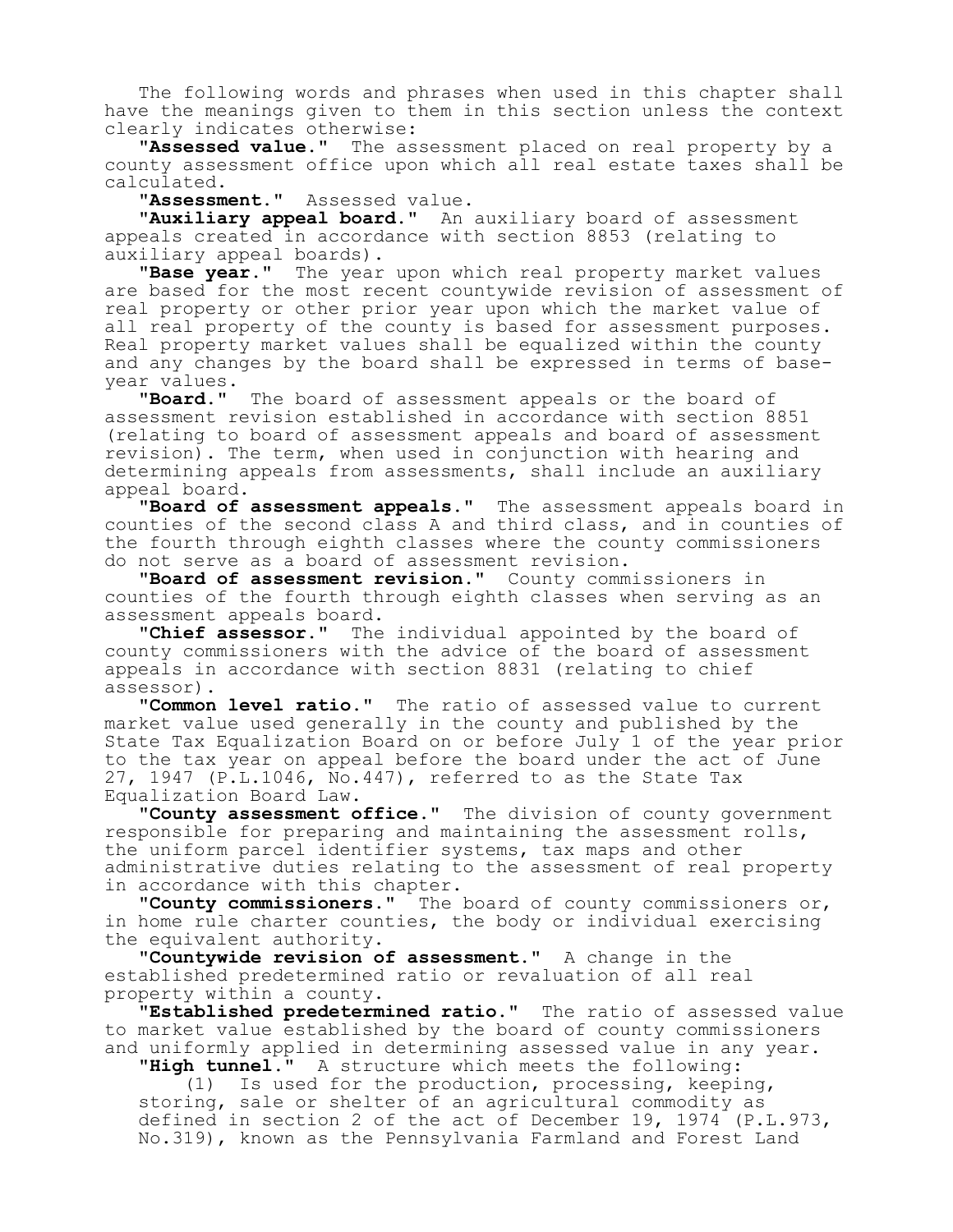Assessment Act of 1974, or for the storage of agricultural equipment or supplies.

 $(2)$  Is constructed consistent with all of the following:<br>(i) Has a metal, wood or plastic frame. Has a metal, wood or plastic frame.

(ii) When covered, has a plastic, woven textile or other flexible covering.

(iii) Has a floor made of soil, crushed stone, matting, pavers or a floating concrete slab.

**"Interim assessment."** A change to the assessment roll anytime during the year.

**"Municipality."** A county, city, borough, incorporated town or township.

**"Parcel identifier."** An identifying number assigned to real property in accordance with the act of January 15, 1988 (P.L.1, No.1), known as the Uniform Parcel Identifier Law.

**"Spot reassessment."** The reassessment of a property or properties by a county assessment office that is not conducted as part of a countywide revision of assessment and which creates, sustains or increases disproportionality among properties' assessed values. The term does not include board action ruling on an appeal.

**"Taxing district."** A county, city, borough, incorporated town, township, school district or county institution district. (Dec. 18, 2013, P.L.1190, No.114, eff. 60 days; Oct. 24, 2018, P.L.1139, No.155, eff. Jan. 1, 2020)

**2018 Amendment.** Act 155 amended the def. of "auxiliary appeal board."

**2013 Amendment.** Act 114 added the def. of "high tunnel." **Cross References.** Section 8802 is referred to in section 8582 of this title.

#### **§ 8803. Excluded provisions.**

Except as otherwise provided in this chapter, this chapter does not repeal or modify:

(1) The act of June 17, 1913 (P.L.507, No.335), entitled "An act to provide revenue for State and county purposes, and, in cities coextensive with counties, for city and county purposes; imposing taxes upon certain classes of personal property; providing for the assessment and collection of the same; providing for the duties and compensation of prothonotaries and recorders in connection therewith; and modifying existing legislation which provided for raising revenue for State purposes."

(2) Any law relating to cities, boroughs, towns, townships, school districts and poor districts.

(3) The act of May 22, 1933 (P.L.853, No.155), known as The General County Assessment Law, as it applies to counties of the first and second classes.

#### **§ 8804. Construction of chapter.**

**(a) Dates mandatory.--**All dates specified in this chapter for the performance of any acts or duties shall be construed to be mandatory and not discretionary with the officials or other persons who are designated by this chapter to perform such acts or duties.

**(b) Pari materia.--**This chapter shall be read in pari materia with the act of November 26, 1997 (P.L.508, No.55), known as the Institutions of Purely Public Charity Act.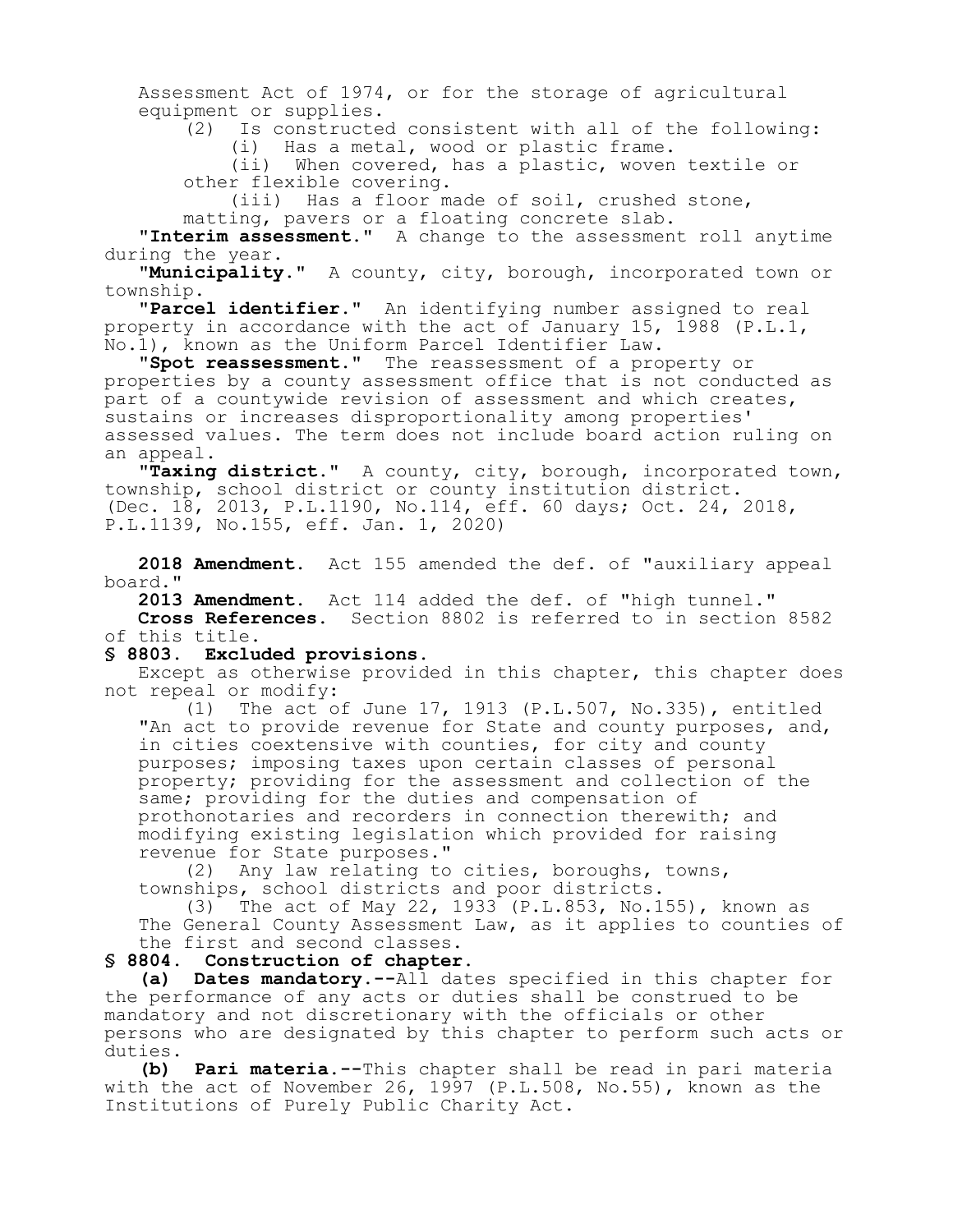#### **SUBCHAPTER B**

### SUBJECTS OF LOCAL TAXATION; EXCEPTIONS; SPECIAL PROVISIONS ON ASSESSMENTS

#### **Sec.**

- 8811. Subjects of local taxation.
- 8812. Exemptions from taxation.<br>8813. Temporary tax exemption f
- 8813. Temporary tax exemption for residential construction.<br>8814. Temporary assessment change for real estate subject t
- Temporary assessment change for real estate subject to sewer connection ban order.
- 8815. Catastrophic loss.
- 8816. Clerical and mathematical errors.
- 8817. Changes in assessed valuation.
- 8818. Assessment of lands divided by boundary lines.
- 8819. Separate assessment of coal and surface.
- 8820. Assessment of real estate subject to ground rent or mortgage.
- 8821. Assessment of mobile homes and house trailers.
- 8822. Taxing districts lying in more than one county and choice of assessment ratio.
- 8823. Limitation on tax increase after countywide reassessment.
- **§ 8811. Subjects of local taxation.**

**(a) Subjects of taxation enumerated.--**Except as provided in subsection (b), all subjects and property made taxable by the laws of this Commonwealth for county, city, borough, town, township and school district purposes shall, as provided in this chapter, be valued and assessed at the annual rates, including all:

(1) Real estate, namely:

(i) houses;

(ii) house trailers and mobile homes permanently attached to land or connected with water, gas, electric or sewage facilities;

(iii) buildings permanently attached to land or connected with water, gas, electric or sewage facilities;

(iv) lands, lots of ground and ground rents, trailer parks and parking lots;

(v) mills and manufactories of all kinds, furnaces, forges, bloomeries, distilleries, sugar houses, malt houses, breweries, tan yards, fisheries, ferries and wharves;

(vi) all office buildings;

(vii) that portion of a steel, lead, aluminum or like melting and continuous casting structure which encloses or provides shelter or protection from the elements for the various machinery, tools, appliances, equipment, materials or products involved in the mill, mine, manufactory or industrial process; and

(viii) telecommunication towers that have become affixed to land.

(2) All other things now taxable by the laws of this Commonwealth for taxing districts.

**(b) Exceptions.--**The following are not subject to tax:

(1) Machinery, tools, appliances and other equipment contained in any mill, mine, manufactory or industrial establishment shall not be considered or included as a part of the real estate in determining the value for taxation of the mill, mine, manufactory or industrial establishment.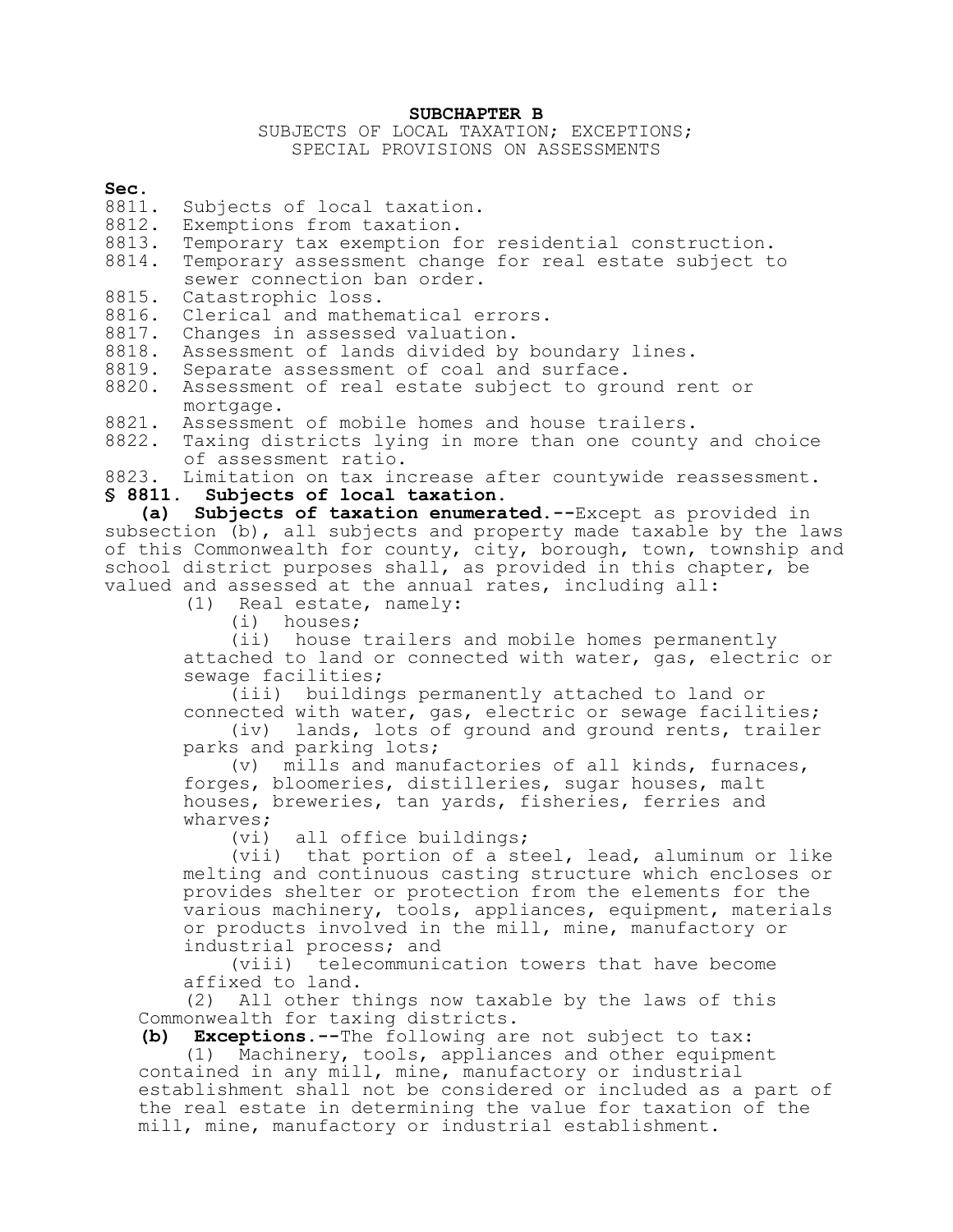(2) Silos used predominantly for processing or storage of animal feed incidental to operation of the farm on which it is located, freestanding detachable grain bins or corn cribs used exclusively for processing or storage of animal feed incidental to the operation of the farm on which it is located and inground and aboveground structures and containments used predominantly for processing and storage of animal waste and composting facilities incidental to operation of the farm on which the structures and containments are located shall not be considered or included as part of the real estate.

(3) No amusement park rides shall be assessed or taxed as real estate regardless of whether they have become affixed to the real estate.

(4) No sign or sign structure primarily used to support or display a sign shall be assessed as real property by a county for purposes of the taxation of real property by the county or a political subdivision located within the county or by a municipality located within the county authorized to assess real property for purposes of taxation, regardless of whether the sign or sign structure has become affixed to the real estate.<br>(5)

No wind turbine generators or related wind energy appliances and equipment, including towers and tower foundations, shall be considered or included as part of the real property in determining the fair market value and assessment of real property used for the purpose of wind energy generation. Real property used for the purpose of wind energy generation shall be valued under section 8842(b)(2) (relating to valuation of property).

(6) All high tunnels.

(Dec. 18, 2013, P.L.1190, No.114, eff. 60 days)

**2013 Amendment.** Act 114 added subsec. (b)(6).

**Agreements or Assessment Practices.** Section 5(2) of Act 93 of 2010 provided that subsec. (b)(5) shall not affect an agreement or agreed to assessment practice actively in place in a county on January 28, 2007.

**Cross References.** Section 8811 is referred to in section 8801 of this title.

#### **§ 8812. Exemptions from taxation.**

**(a) General rule.--**The following property shall be exempt from all county, city, borough, town, township, road, poor, county institution district and school real estate taxes:

(1) All churches, meetinghouses or other actual places of regularly stated religious worship, with the ground annexed necessary for their occupancy and use.

(2) All actual places of burial, including burial grounds and all mausoleums, vaults, crypts or structures, intended to hold or contain the bodies of the dead if used or held by a person or organization deriving no private or corporate profit from the enterprise and no substantial part of whose activity consists of selling personal property in connection therewith.<br>(3) All hospitals, universities, colleges, seminaries,

All hospitals, universities, colleges, seminaries, academies, associations and institutions of learning, benevolence or charity, including fire and rescue stations, with the grounds annexed and necessary for their occupancy and use, founded, endowed and maintained by public or private charity as long as all of the following apply:

(i) The entire revenue derived by the entity is applied to support the entity and to increase the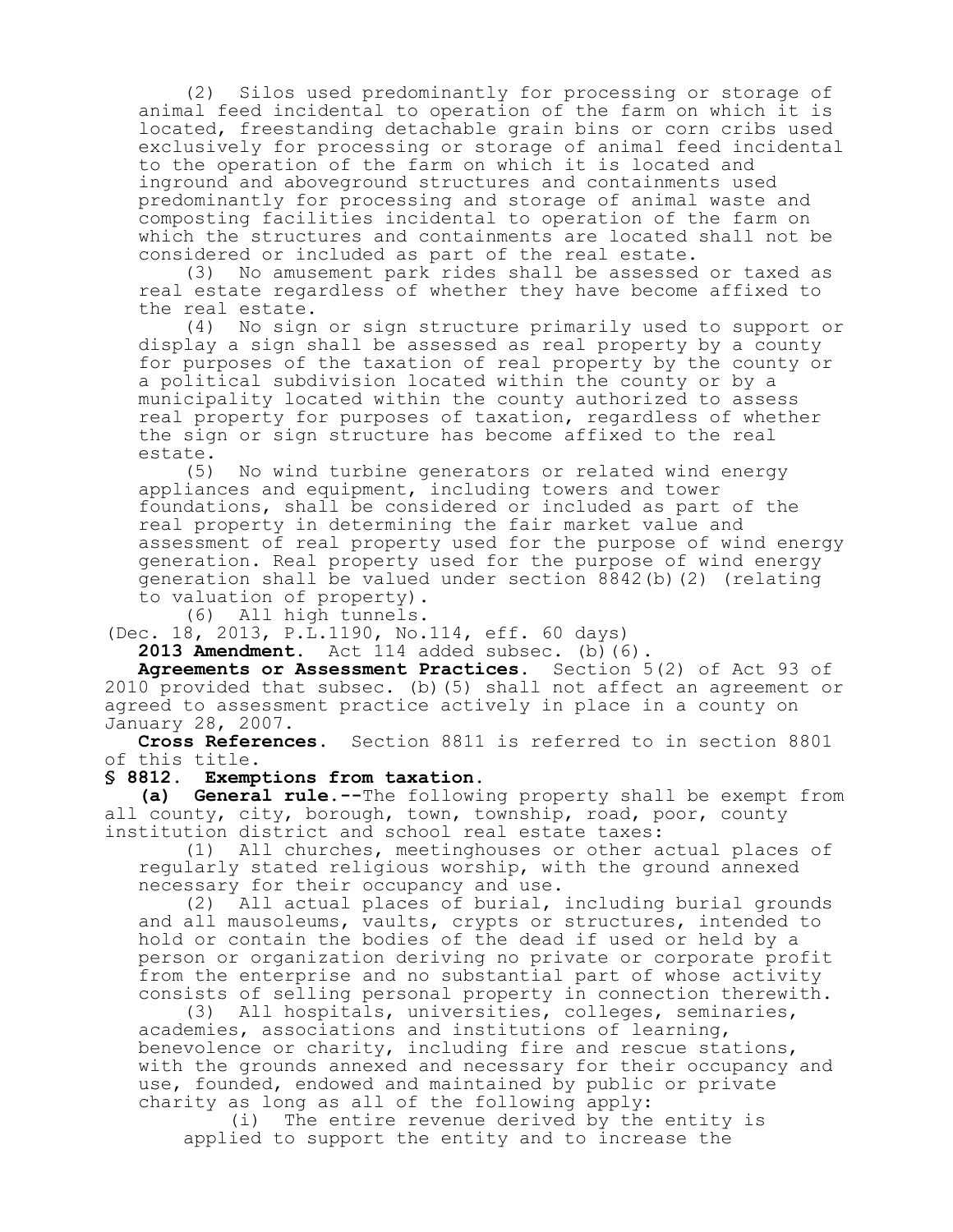efficiency and facilities of the entity, the repair and the necessary increase of grounds and buildings of the entity and for no other purpose.

(ii) The property of purely public charities is necessary to and actually used for the principal purposes of the institution and not used in such a manner as to compete with commercial enterprise.

(4) All property of a charitable organization providing residential housing services in which the charitable nonprofit organization receives subsidies for at least 95% of the residential housing units from a low-income Federal housing program as long as any surplus from the assistance or subsidy is monitored by the appropriate governmental agency and used solely to advance common charitable purposes within the charitable organization.

(5) All school buildings belonging to any municipality or school district, with the ground annexed and necessary for the occupancy and use of the school buildings. This exemption shall not apply to assessments or charges for the grading, paving, curbing, macadamizing, maintenance or improvement of streets or roads and constructing sewers and sidewalks and other municipal improvements abutting land owned by the school district. A school district of the second, third or fourth class situated within a county subject to the provisions of this chapter and which is coterminous with a city, borough, town or township shall not be subject to assessments or charges for the grading, paving, curbing, macadamizing, maintenance or improvement of streets or roads and constructing sewers and sidewalks and other municipal improvements abutting land owned by the school district, but the school may agree to pay all or part of the assessments or charges.

(6) All courthouses and jails with the grounds annexed and necessary for their occupancy and use.

(7) All public parks owned and held by trustees for the benefit of the public and used for amusements, recreation, sports and other public purposes without profit.

(8) All other public property used for public purposes with the ground annexed and necessary for the occupancy and use of the property, but this shall not be construed to include property otherwise taxable which is owned or held by an agency of the Federal Government. This chapter or any other law shall not be construed to exempt from taxation any privilege, act or transaction conducted upon public property by persons or entities which would be taxable if conducted upon nonpublic property regardless of the purpose for which the activity occurs, even if conducted as agent for or lessee of any public authority.

(9) All real property used for limited access highways and maintained by public funds.

(10) All real and personal property owned, occupied and used by any branch, post or camp of honorably discharged servicemen or servicewomen and actually and regularly used for benevolent, charitable or patriotic purposes.

(11) All real property owned by one or more institutions of purely public charity, used and occupied partly by the owner or owners and partly by other institutions of purely public charity and necessary for the occupancy and use of the institutions so using it.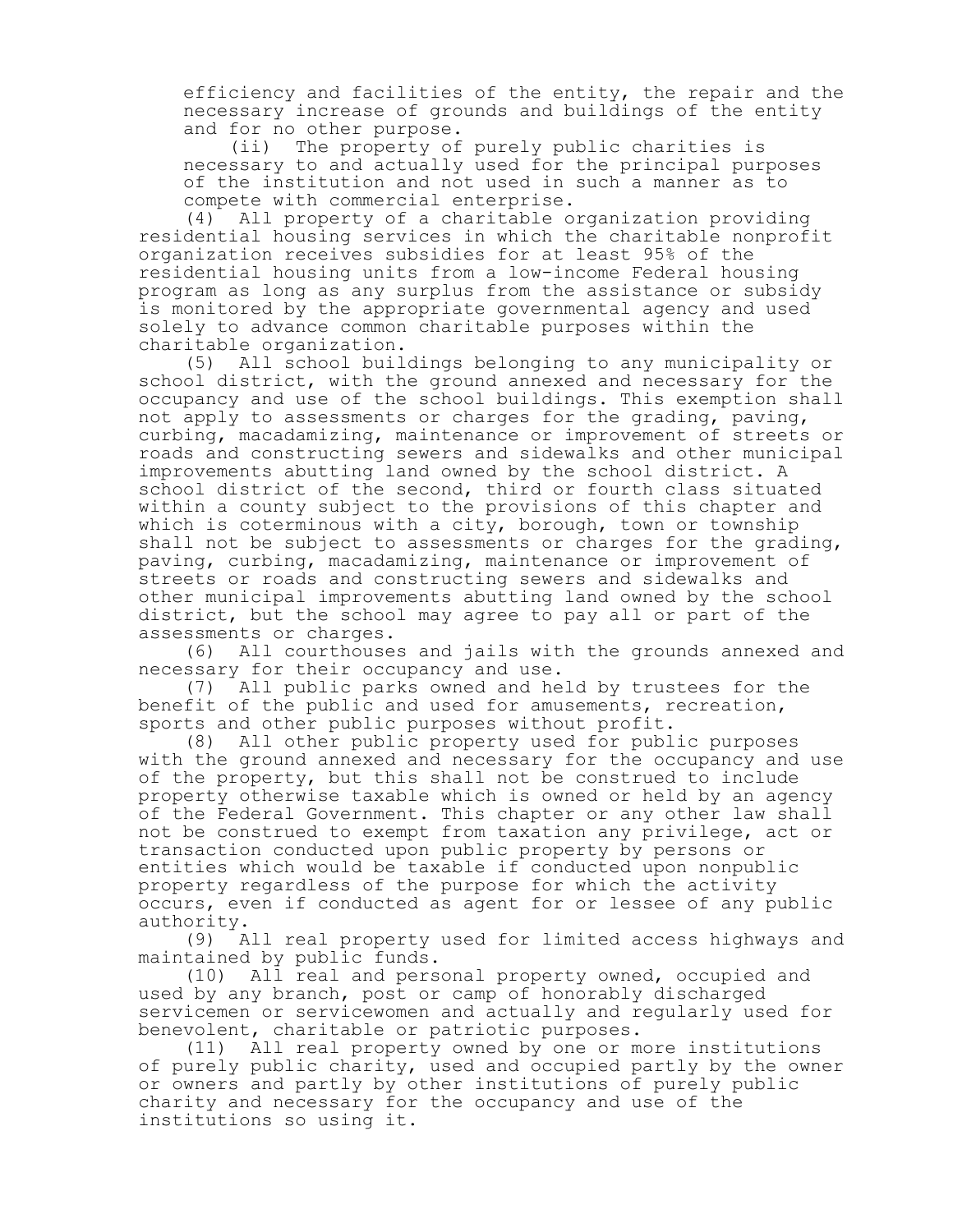(12) All playgrounds with the equipment and grounds annexed necessary for the occupancy and use of the playgrounds, founded, endowed or maintained by public or private charity which apply their revenue to the support and repair of the playgrounds and to increase the efficiency and facilities thereof, either in ground or buildings or otherwise, and for no other purpose, and owned, leased, possessed or controlled by public school boards or properly organized and duly constituted playground associations, and approved and accepted by the board of the county in which the playgrounds are situated. A school board may, by resolution, agree to pay for grading, paving, macadamizing, maintenance or improvement of streets or roads abutting land owned by the school district.

(13) All buildings owned and occupied by free public nonsectarian libraries and the land on which they stand, and that which is immediately and necessarily appurtenant thereto, notwithstanding the fact that some portion or portions of the building or lands appurtenant may be yielding rentals to the corporation or association managing the library. The net receipts of the corporation or association from rentals shall be used solely for the purpose of maintaining the library.

(14) All property, including buildings and the land reasonably necessary thereto, provided and maintained by public or private charity and used exclusively for public libraries, museums or art galleries and not used for private or corporate profit so long as the public use continues. In the case of concert music halls used partly for exempt purposes and partly for nonexempt purposes, that part measured either in area or in time, whichever is the lesser, which is used for nonexempt purposes shall be valued, assessed and subject to taxation.

(15) Notwithstanding the provisions of subsection (b) or any other provision of this chapter to the contrary, all fire and rescue stations which are founded, endowed and maintained by public or private charity, together with the grounds annexed and necessary for the occupancy and use of the fire and rescue stations, and social halls and grounds owned and occupied by fire and rescue stations and used on a regular basis for activities which contribute to the support of fire and rescue stations, as long as the net receipts from the activities are used solely for the charitable purposes of the fire and rescue stations.

## **(b) Exceptions.--**

(1) Except as otherwise provided in subsection (a)(13) and (15), all property, real or personal, other than that which is actually and regularly used and occupied for the purposes specified in this section, and all property from which any income or revenue is derived, other than from recipients of the bounty of the institution or charity, shall be subject to taxation, except where exempted by law for State purposes.

(2) Except as otherwise provided in subsection (a)(12), all property, real and personal, actually and regularly used and occupied for the purposes specified in this section shall be subject to taxation unless the person or persons, associations or corporation so using and occupying the property shall be seized of the legal or equitable title in the realty and possessor of the personal property absolutely.

**(c) Institutions of Purely Public Charity Act.--**Each provision of this chapter is to be read in para materia with the act of November 26, 1997 (P.L.508, No.55), known as the Institutions of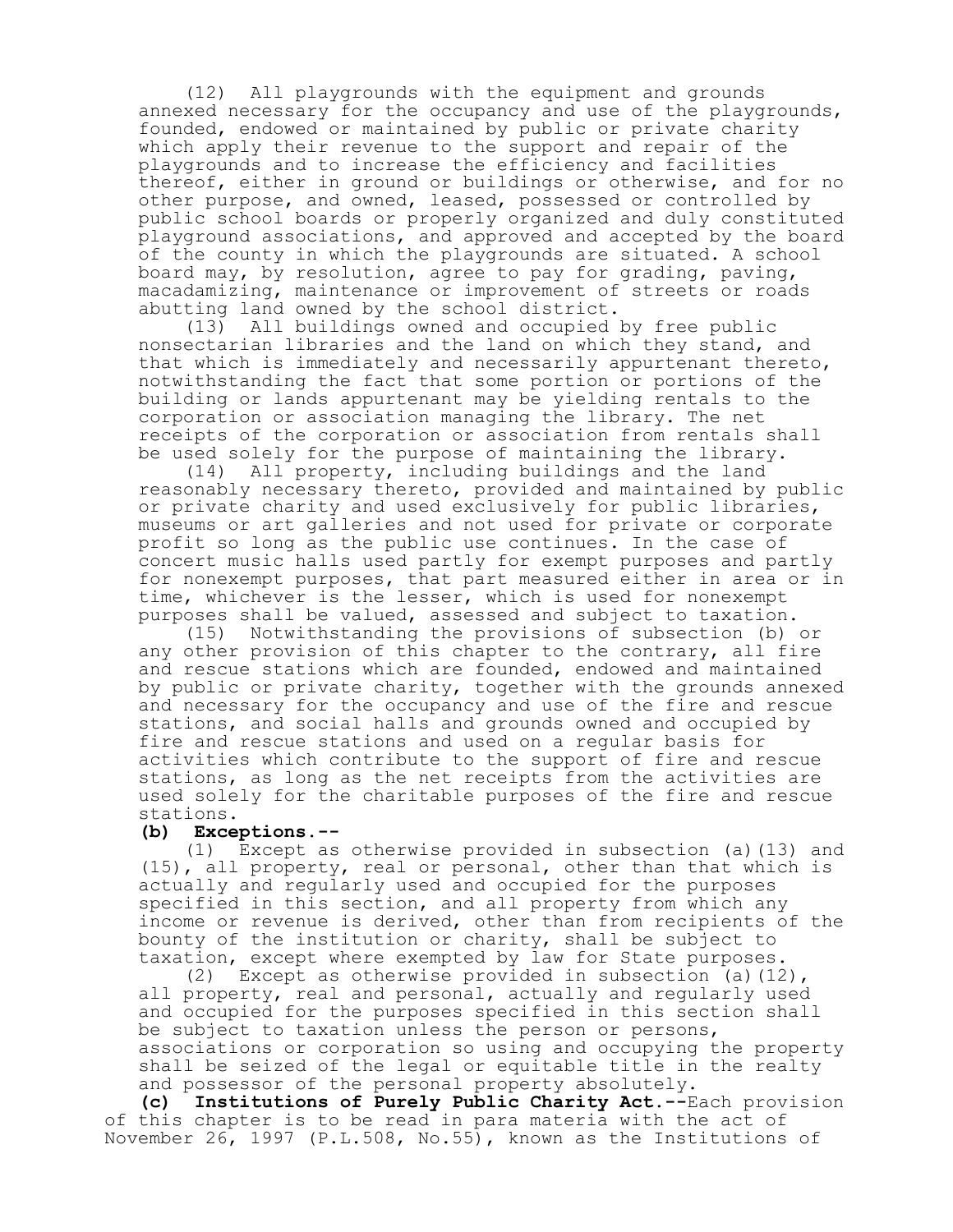Purely Public Charity Act, and to the extent that a provision of this chapter is inconsistent with the Institutions of Purely Public Charity Act, the provision is superseded by that act. (Oct. 24, 2012, P.L.1286, No.160, eff. 60 days)

**2012 Amendment.** Act 160 amended subsecs. (a) intro. par. and (b)(1).

**Cross References.** Section 8812 is referred to in section 8844 of this title.

**§ 8813. Temporary tax exemption for residential construction.** New single and multiple dwellings constructed for residential purposes and improvements to existing unoccupied dwellings or improvements to existing structures for purposes of conversion to dwellings shall not be valued or assessed for purposes of real property taxes until occupied, conveyed to a bona fide purchaser or 30 months from the first day of the month after which the building permit was issued or, if no building permit or other notification of improvement was required, then from the date construction commenced. The assessment of any multiple dwelling because of occupancy shall be upon the proportion which the value of the occupied portion bears to the value of the entire multiple dwelling. As used in this section, the term "dwellings" means buildings or portions thereof intended for permanent use as homes or residences.<br>§ 8814. Tempo

#### **§ 8814. Temporary assessment change for real estate subject to sewer connection ban order.**

When a department or agency of the Commonwealth or a municipality has ordered a sewer connection ban because of a lack of adequate sewage treatment facilities, the real estate affected by the order shall be reassessed for the duration of the order. The assessment shall be based on the value of the best use of the land during the period of the reassessment. For the purposes of this section, the term "affected by the order" shall be defined as the application for a building permit and the denial to the applicant of permission to proceed with the building or construction because of a sewer ban order.

#### **§ 8815. Catastrophic loss.**

**(a) General rule.--**Persons who have suffered catastrophic losses to their property shall have the right to appeal before the board within the remainder of the county fiscal year in which the catastrophic loss occurred or within six months of the date on which the catastrophic loss occurred, whichever period is longer. The duty of the board shall be to reassess the property to reflect the loss in value from the date of the loss to the end of the taxable year. Any property improvements made subsequent to the catastrophic loss in the same tax year shall not be added to the assessment roll for the remainder of that tax year but shall be added for the following year.

**(b) Refund or credit.--**Any adjustments in assessment under this section:

(1) shall be reflected by the appropriate taxing authorities in the form of a credit for the succeeding tax year; or

(2) upon application by the property owner to the appropriate taxing authorities, shall result in a refund being paid to the property owner at the time of issuance of the tax notice for the next succeeding tax year by the respective taxing authorities; however, a reduction in assessed value for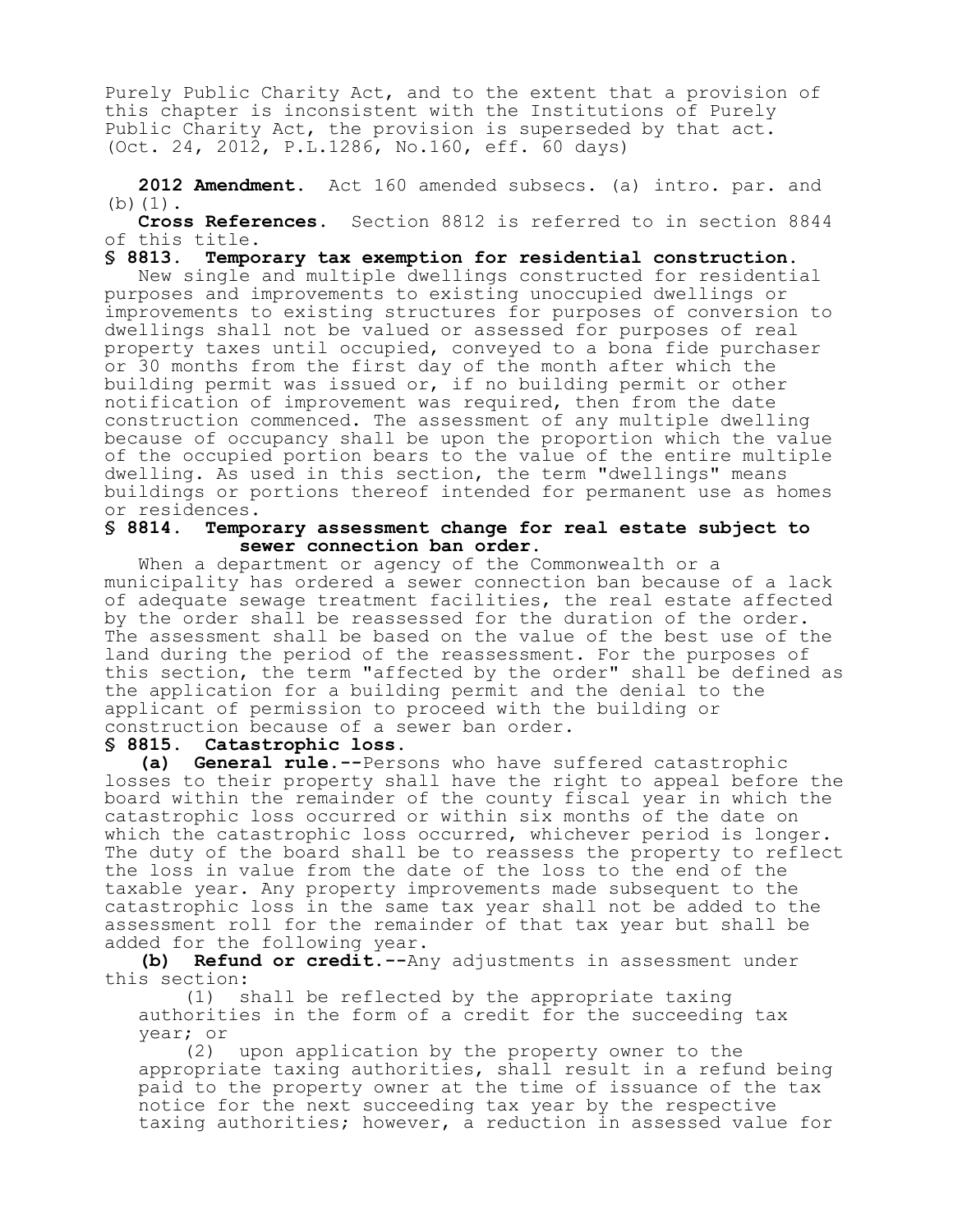catastrophic loss due to inclusion or proposed inclusion as residential property on either the National Priority List under the Comprehensive Environmental Response, Compensation, and Liability Act of 1980 (Public Law 96-510, 94 Stat. 2767) or the State priority list under the act of October 18, 1988 (P.L.756, No.108), known as the Hazardous Sites Cleanup Act, shall be in effect until remediation is completed.

**(c) Definition.--**As used in this section, the term "catastrophic loss" means any loss due to mine subsidence, fire, flood or other natural disaster which affects the physical state of the real property and which exceeds 50% of the market value of the real property prior to the loss. The term "catastrophic loss" shall also mean any loss which exceeds 50% of the market value of the real property prior to the loss incurred by residential property owners who are not deemed responsible parties under the Comprehensive Environmental Response, Compensation, and Liability Act of 1980 or the Hazardous Sites Cleanup Act and whose residential property is included or proposed to be included as residential property on:

(1) the National Priority List by the Environmental Protection Agency under the Comprehensive Environmental Response, Compensation, and Liability Act of 1980; or

(2) the State priority list by the Department of Environmental Resources under the Hazardous Sites Cleanup Act.

**Cross References.** Section 8815 is referred to in section 8847 of this title.

#### **§ 8816. Clerical and mathematical errors.**

**(a) Correction.--**If, through mathematical or clerical error, an assessment is higher than it should have been and taxes are paid on such incorrect assessment, the county assessment office, upon discovery of the error and correction of the assessment, shall so inform the appropriate taxing district or districts, which shall make a refund to the taxpayer or taxpayers for the period of the error or six years, whichever is less, from the date of application for refund or discovery of the error by the board. Reassessment, with or without application by the owner, as a decision of judgment based on the method of assessment, shall not constitute an error under this section.

**(b) Increases.--**Nothing in this section shall be construed as prohibiting an assessment office from increasing an assessment for the current taxable year upon the discovery of a clerical or mathematical error.

**Cross References.** Section 8816 is referred to in section 8847 of this title.

#### **§ 8817. Changes in assessed valuation.**

**(a) General rule.--**In addition to other authorization provided in this chapter, the assessors may change the assessed valuation on real property when a parcel of land is subdivided into smaller parcels or when improvements are made to real property or existing improvements are removed from real property or are destroyed. The recording of a subdivision plan shall not constitute grounds for assessment increases until lots are sold or improvements are installed. The painting of a building or the normal regular repairs to a building aggregating \$2,500 or less in value annually shall not be deemed cause for a change in valuation.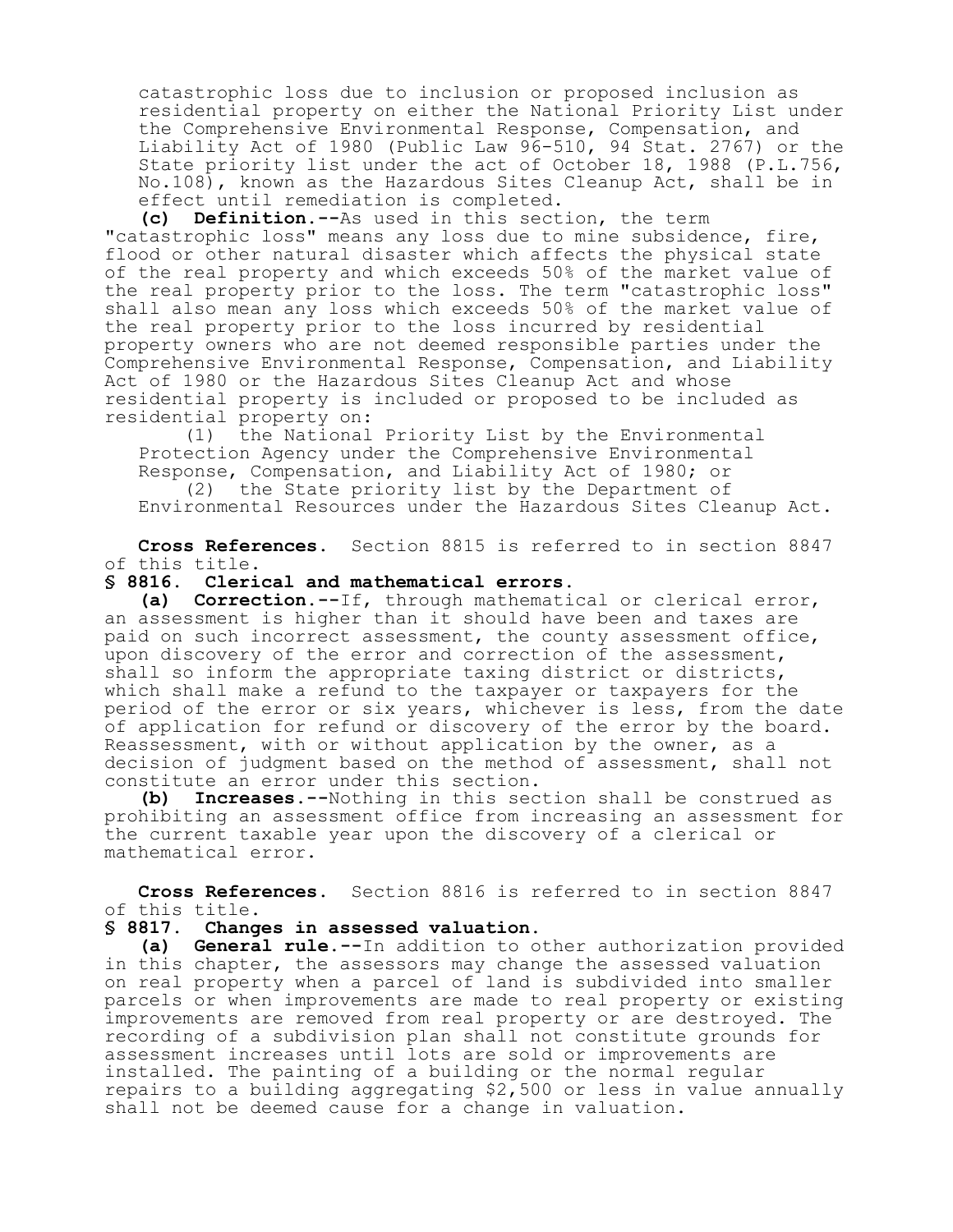**(b) Construction.--**A change in the assessed valuation on real property authorized by this section shall not be construed as a spot reassessment under section 8843 (relating to spot reassessment).

**Cross References.** Section 8817 is referred to in section 8841 of this title.

**§ 8818. Assessment of lands divided by boundary lines.**

**(a) Assessment of lands divided by county boundary lines.--**

(1) If county boundary lines divide a tract of land, the land will be assessed in the county in which the mansion house is located.

(2) If county boundary lines pass through the mansion house, the owner of the land may choose the county in which the property will be assessed. If the owner refuses or fails to choose the county in which the property will be assessed, the county in which the larger portion of the mansion house is located has the right of assessment.<br>(3) If vacant land is divided b

If vacant land is divided by the boundary lines of two counties, the land shall be assessed in each county in which it is located.

**(b) Assessment of lands divided by township boundary lines.--**

(1) If land is divided by the boundary lines of a township and a city, a township and a borough or a township and a town, and the mansion house is located in the township, all of the land will be assessed in the township.

(2) If land is divided by the boundary lines of a township and a city, a township and a borough, a township and a town or two townships, and the mansion house is located in the city, borough, town or one township, then the land shall be assessed in the municipality in which it actually lies.

(3) If vacant land is divided by the boundary lines of two townships, the land shall be assessed in each township in which it is located.

**(c) Assessment where township boundary lines pass through mansion house.--**If the boundary lines of any township and a city, borough or township pass through the mansion house, the owner of the land may choose the municipality in which the land shall be assessed. If the owner refuses or neglects to choose, the mansion house shall be considered to be entirely located in the township for assessment purposes.

**(d) Assessment where lands are divided by boundary lines between cities, boroughs or cities and boroughs.--**

(1) If lands are divided by the boundary lines of two or more cities, two or more boroughs, or one or more cities and one or more boroughs, the lands shall be assessed in the city or borough in which the mansion house is located.

(2) If the boundary lines pass through the mansion house, the lands shall be assessed in the city or borough in which the larger portion of the mansion house is located.

(3) If vacant land is divided by the boundary lines of two or more cities, two or more boroughs, or one or more cities and one or more boroughs, the land shall be assessed in each municipality in which it is located.

**(e) Assessment of coal underlying lands divided by county, city, township or borough boundary lines.--**Where coal is lying underneath lands that are divided by county, city, township or borough lines, and the ownership of the coal has been severed from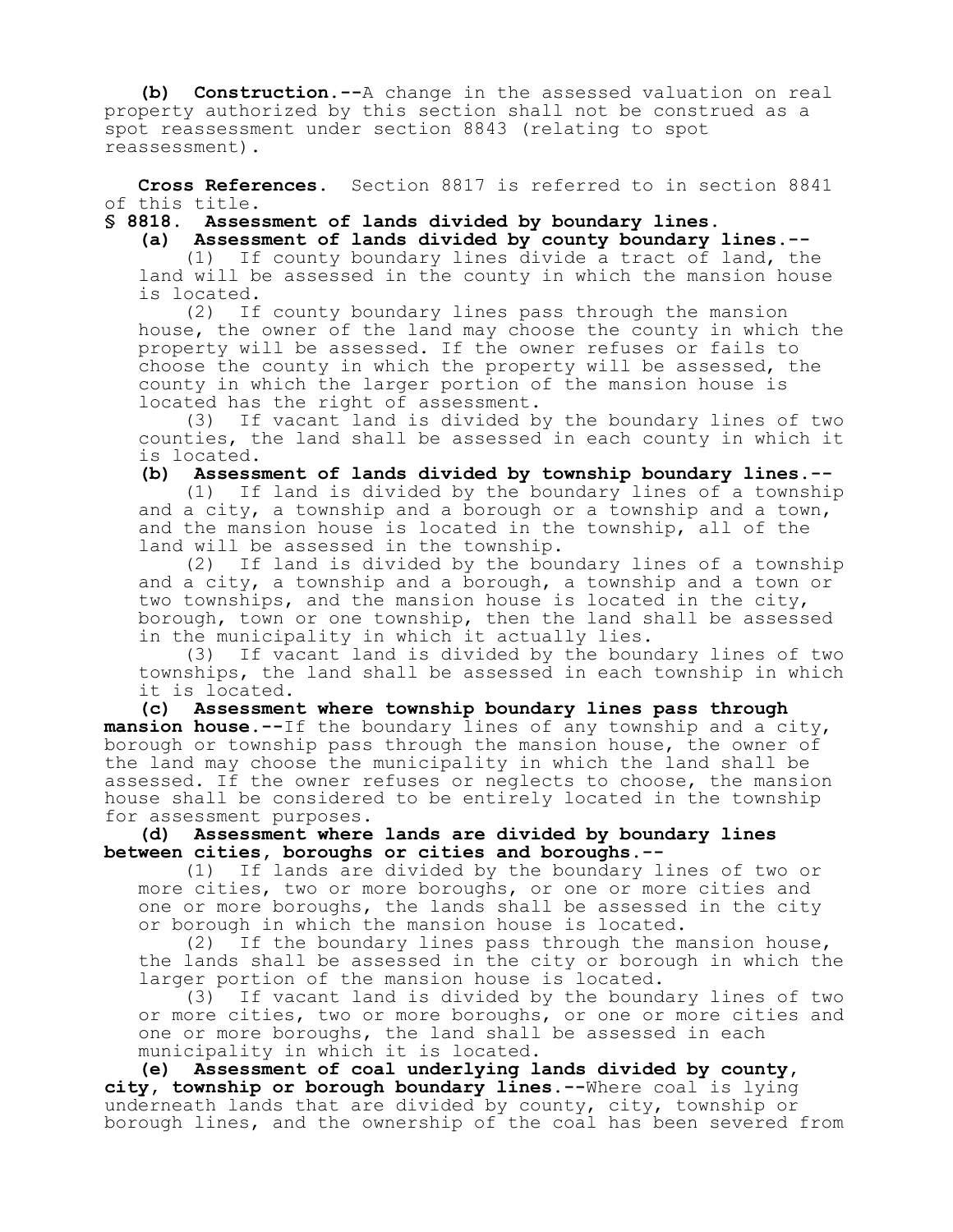the ownership of the strata or surface, the county assessment office shall assess each division of coal in the municipality in which it actually lies.

#### **§ 8819. Separate assessment of coal and surface.**

The county assessment office shall assess coal and surface separately in cases where the owner or life tenant of land does not have the right to mine the coal underlying the surface. **§ 8820. Assessment of real estate subject to ground rent or mortgage.**

All real estate subject to ground rent or mortgage shall be estimated at its full value and assessed and taxed accordingly. In the case of real estate subject to ground rent, where there is no provision made in the ground rent deed that the lessee shall pay the taxes on the ground rent, the ground rent shall be estimated and assessed for taxes to the owners thereof.

#### **§ 8821. Assessment of mobile homes and house trailers.**

**(a) Duty.--**It shall be the duty of the county assessment office to assess all mobile homes and house trailers within the county according to the actual value thereof. All mobile homes or house trailers which are subject to taxation as real estate as provided in this chapter shall be assessed and taxed in the name of the owner. The land upon which the mobile home or house trailer is located at the time of assessment shall be assessed separately and shall not include the value of the house trailer or mobile home located thereon.

**(b) Records.--**All mobile home court operators, which shall mean every person who leases land to two or more persons for the purpose of allowing the lessees to locate on the land a mobile home or house trailer which is subject to real property taxation, shall maintain a record of the leases, which shall be open for inspection at reasonable times by the county assessment office. Each month, the mobile home court operator shall send a record to the county assessment office of the arrivals and departures of mobile homes or house trailers in the court during the prior month, including the make, model, manufacturer, year and serial number of the mobile home or house trailer.

**(c) Notice.--**Each person in whose name a mobile home or house trailer is assessed, rated or valued as provided in this chapter shall be notified in writing by the assessor that it shall be unlawful for any person to remove the mobile home or house trailer from the taxing district without first having obtained removal permits from the local tax collector.

**(d) Removal permits.--**The local tax collector shall issue removal permits upon application and payment of a fee of \$2 and of all taxes levied and assessed on the mobile home or house trailer to be moved.

**(e) Penalty.--**Any person who moves a mobile home or house trailer from the territorial limits of the taxing district without first having obtained a removal permit issued under this chapter shall, upon summary conviction, be sentenced to pay a fine of \$100 and costs of prosecution or to imprisonment for not more than 30 days, or both.

**(f) Characterization of property.--**Nothing in this section shall be construed as prohibiting a mobile home or house trailer upon which a real property tax is levied as provided by law from being deemed tangible personal property for other purposes.

**§ 8822. Taxing districts lying in more than one county and choice of assessment ratio.**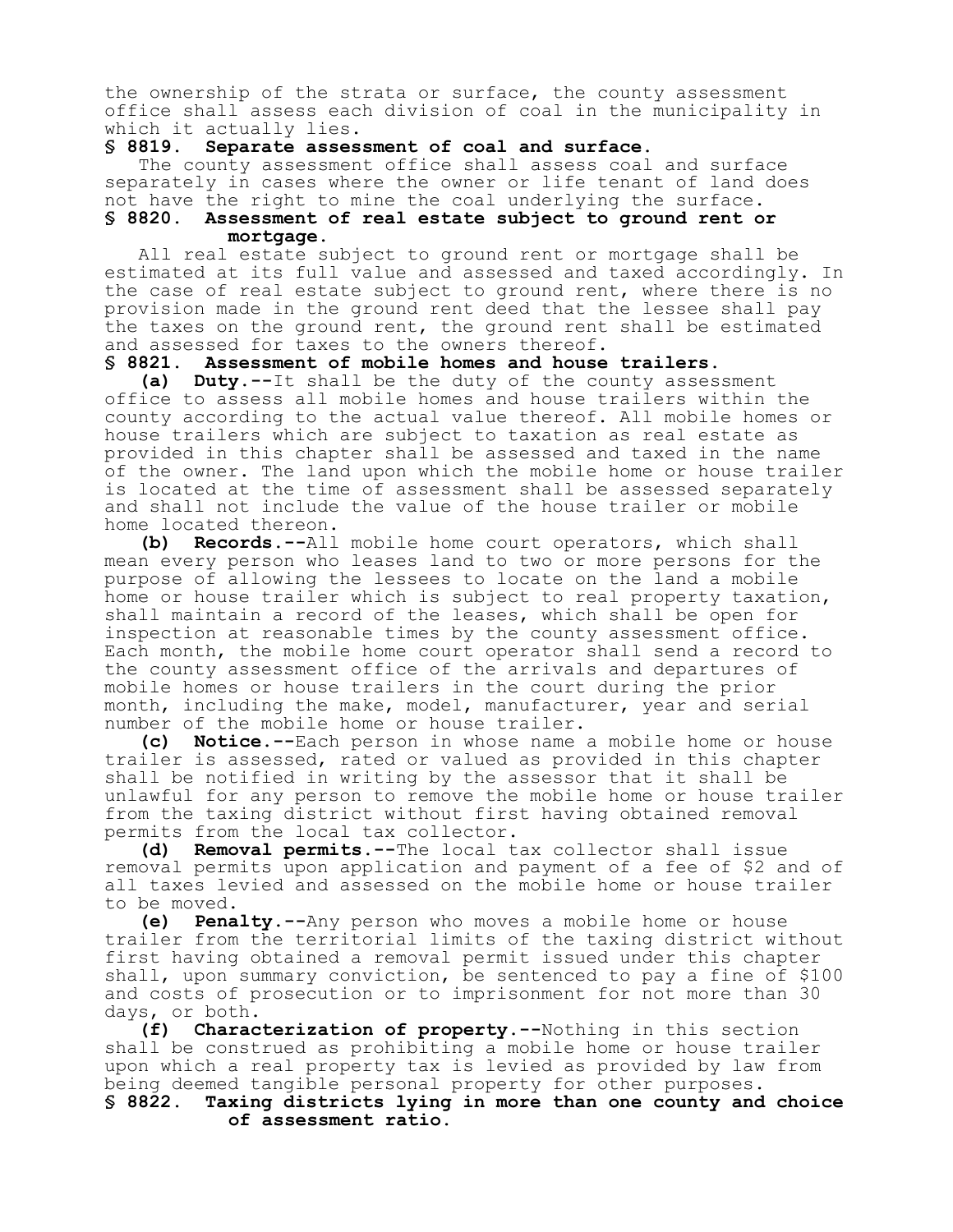**(a) General rule.--**Except as provided in subsections (b) and (c), if a taxing district lies in more than one county and the respective counties fix different predetermined ratios for the assessment of property, the following shall apply:

(1) The taxing district may levy its taxes on the ratio to actual value used by any one of the counties.

(2) A county, other than the county whose predetermined ratio has been selected in accordance with paragraph (1), shall certify to the taxing district a copy of the assessment roll which shows the actual valuations of properties within the county's portion of the taxing district, so that taxes to be levied on the property may be calculated using the assessed valuation determined by applying the selected predetermined ratio to actual valuation of the property.

**(b) Multiple counties.--**In the case of school districts lying in more than one county, section 672.1 of the act of March 10, 1949 (P.L.30, No.14), known as the Public School Code of 1949, shall apply.

**(c) Annexation.--**If land in one county has been annexed to a borough in another county, the following shall apply:

(1) For county tax purposes, the lands and properties within the borough shall be assessed by the county assessment office of the county in which the lands and properties are located.

(2) For borough and school tax purposes, all lands and properties within the borough, regardless of the county in which they are located, shall be assessed by the county assessment office of the county that assessed lands and properties within the borough prior to the annexation.

#### **§ 8823. Limitation on tax increase after countywide reassessment. (a) Scope.--**

(1) Except as set forth in paragraph (2), this section applies to taxing districts in counties within the scope of this chapter under section 8801(b)(1) (relating to short title and scope of chapter).

(2) This section does not apply to a school district subject to section 327 of the act of June 27, 2006 (1st Sp.Sess., P.L.1873, No.1), known as the Taxpayer Relief Act.

(3) Except as set forth in subsection (f), this section shall apply to all rates of taxes levied on an assessment roll after a countywide revision as provided in subsection (b), including millage rates established by referendum.

**(b) Initial rate.--**In the first year that any county implements a countywide revision of assessment by revaluing the properties and applies an established predetermined ratio or changes its assessment base by applying a change in the predetermined ratio, a taxing district levying its real estate taxes on the revised assessment roll for the first time shall reduce each tax rate levied by the taxing district, if necessary, so that the total amount of taxes levied for that year against the real properties contained in the duplicate for that rate does not exceed the total amount it levied on the properties in the preceding year. Each tax rate shall be fixed at a figure that will accomplish this purpose.

**(c) Final tax rate.--**After establishing a tax rate under subsection (b), a taxing district may, by a separate and specific vote, establish a final tax rate for the first year in which the reassessment is implemented to levy its real estate taxes on the revised assessment. Each tax rate under this subsection shall be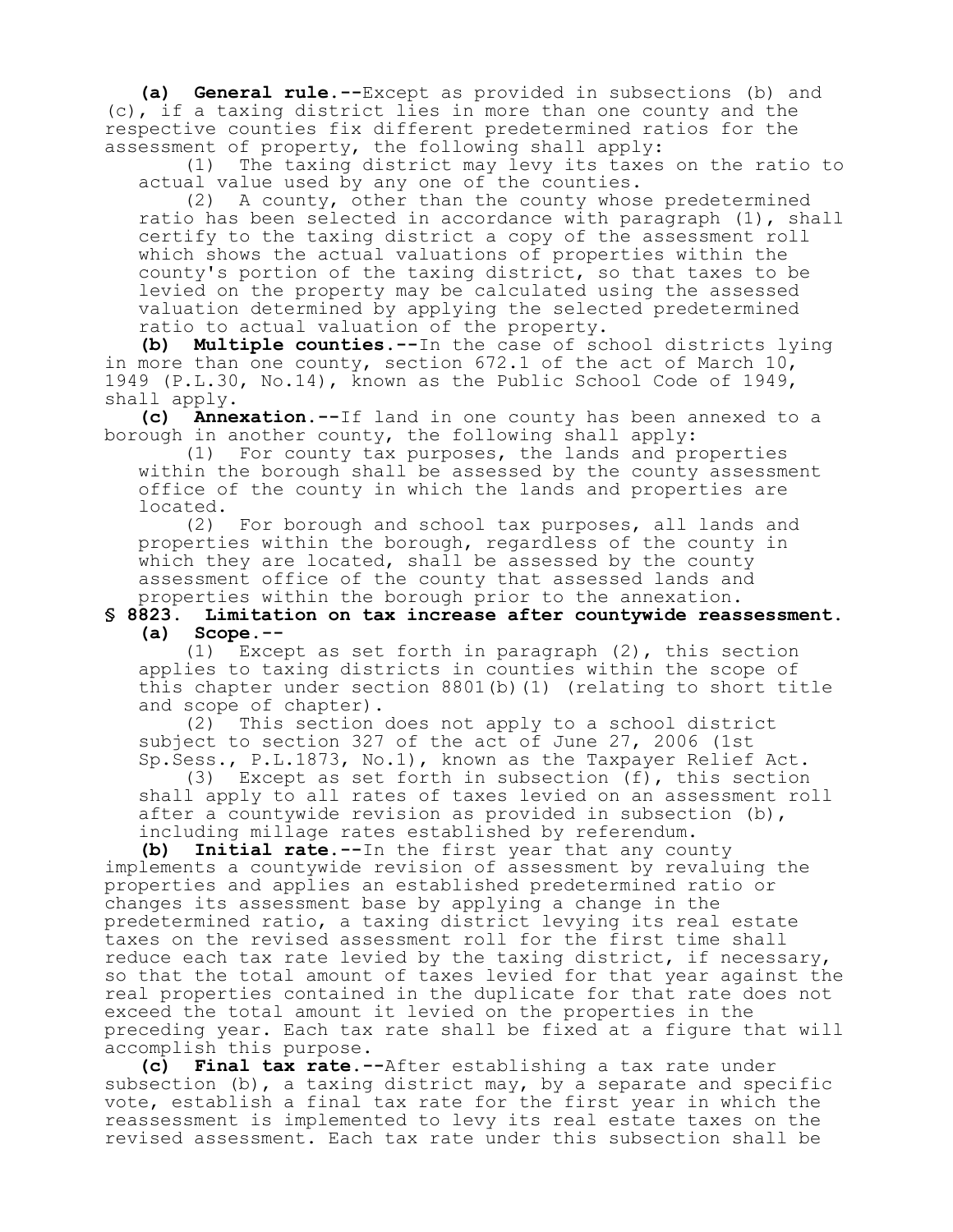fixed at a figure which limits the total amount of taxes levied for that year against the real properties contained in the duplicate for the preceding year to not more than 10% greater than the total amount it levied on the properties the preceding year, notwithstanding the increased valuations of the properties under the revised assessment.

**(d) New construction.--**For the purpose of determining the total amount of taxes to be levied for the first year under subsections (b) and (c), the amount to be levied on newly constructed buildings or structures or on increased valuations based on new improvements made to existing houses need not be considered.

**(e) Court approval.--**With the approval of the court of common pleas, upon good cause shown, any taxing district may increase the tax rate prescribed in this section, notwithstanding the provisions of this section.

**(f) Limitations on changes to certain rates.--**Notwithstanding subsection (c) or (e), the rate of any tax which was established by referendum and adjusted as provided in subsection (b) shall be subject to any subsequent increase, decrease or elimination only as provided otherwise by law. (Nov. 4, 2016, P.L.1184, No.156, eff. 60 days)

**2016 Amendment.** Section 2 of Act 156 provided that the

amendment of section 8823 shall apply to tax rates based on reassessments implemented after the effective date of section 2.

#### **SUBCHAPTER C** COUNTY ASSESSMENT OFFICE

**Sec.**

- 8831. Chief assessor.
- 8832. Subordinate assessors.

8833. Solicitor.

8834. Assessment records system.

**§ 8831. Chief assessor.**

**(a) Appointment.--**In each county, a chief assessor shall be appointed. The chief assessor shall be appointed by the county commissioners with the advice of the board.

**(b) Qualifications.--**Any person appointed as a chief assessor under this chapter shall be a Certified Pennsylvania Evaluator pursuant to the act of April 16, 1992 (P.L.155, No.28), known as the Assessors Certification Act. Any person employed as a chief assessor on the effective date of this chapter shall obtain certification in accordance with the Assessors Certification Act.

**(c) Duties of chief assessor.--**It shall be the duty of the chief assessor to:<br>(1) Hire s

Hire subordinate assessors under section 8832 (relating to subordinate assessors).

(2) Prepare and submit to the board for its approval regulations in accordance with this chapter.

(3) Prepare and maintain a permanent records system and other maps, plans, surveys and records as may be deemed necessary to secure a proper and equitable assessment.

(4) Prepare an assessment roll in accordance with this chapter.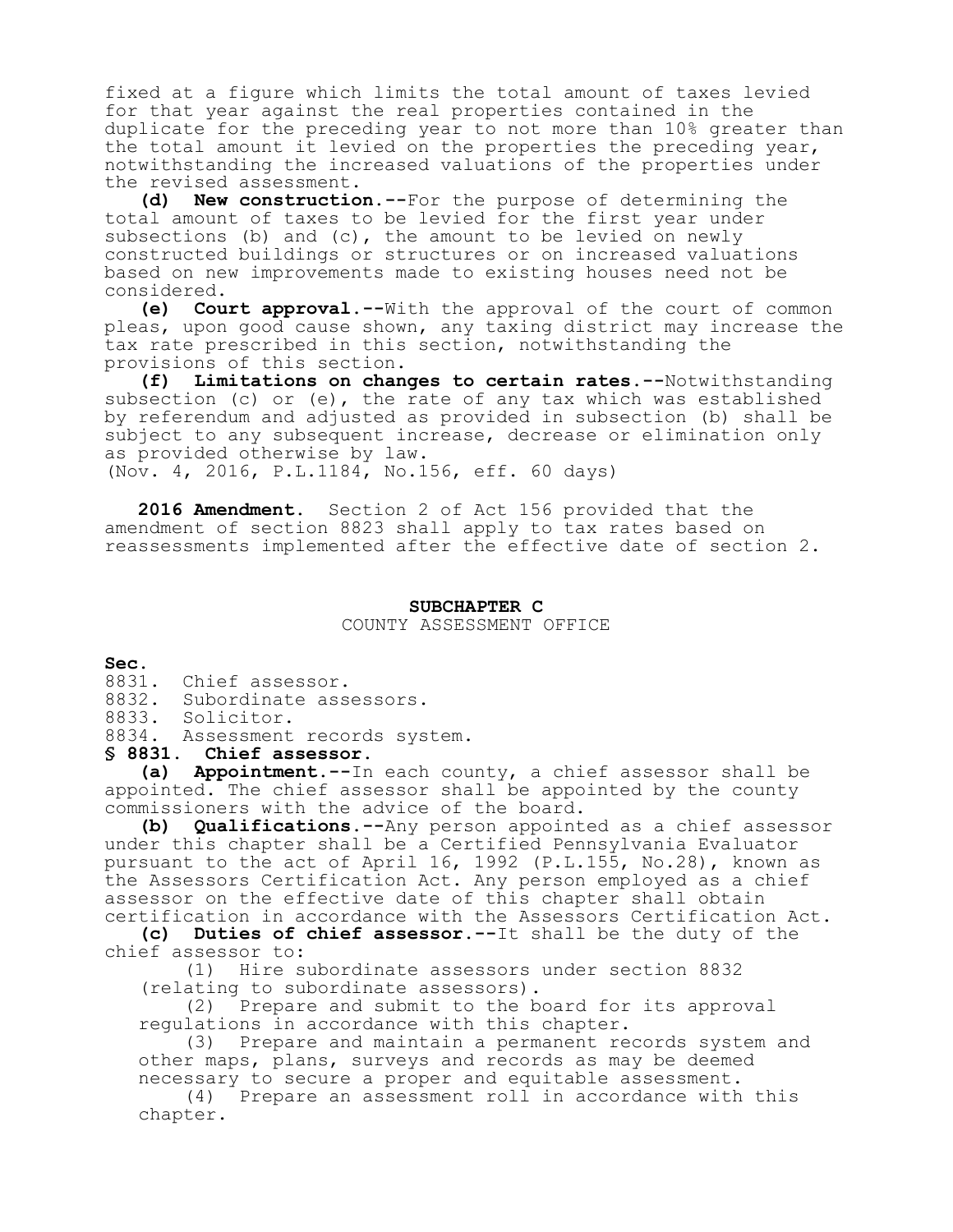(5) Supervise and direct the activities of the subordinate assessors and other employees subject to regulations prescribed by the board.<br>(6) Perf

Perform all duties imposed upon the chief assessor by this chapter.

(7) Compile and periodically update a list of the names and mailing addresses of each taxing district within the county. The list shall be published, with the assistance of the county commissioners, on the county's publicly accessible Internet website and shall be made available in printed form in a manner consistent with the act of February 14, 2008 (P.L.6, No.3), known as the Right-to-Know Law. Content or omissions in a list assembled and distributed in accordance with this paragraph shall not affect the validity of any appeal or give rise to any action in law or equity.

**(d) Compensation.--**The chief assessor shall receive compensation as determined by the salary board of the county. (Oct. 24, 2018, P.L.1139, No.155, eff. Jan. 1, 2020)

**2018 Amendment.** Act 155 added subsec. (c)(7).

**Cross References.** Section 8831 is referred to in section 8802 of this title.

#### **§ 8832. Subordinate assessors.**

**(a) Hiring and compensation.--**The chief assessor, with the approval of the board, shall hire subordinate assessors subject to any applicable county personnel policy and regulations of the board, as necessary in carrying out the duties imposed by this chapter. A subordinate assessor shall receive compensation as determined by the salary board of the county.

**(b) Duties of subordinate assessors and other employees.--**In order to carry out the provisions of this chapter, subordinate assessors and other employees shall perform those duties as may be assigned to them by the chief assessor.

**(c) Certification of assessors.--**The act of April 16, 1992 (P.L.155, No.28), known as the Assessors Certification Act, shall apply to any person responsible for the valuation of real property for ad valorem taxation purposes in accordance with this chapter.

**(d) Elected assessors abolished.--**The office of local elected assessor in all taxing districts subject to this chapter is hereby abolished.

**Cross References.** Section 8832 is referred to in section 8831 of this title.

#### **§ 8833. Solicitor.**

The board may appoint an attorney as solicitor to the board and assessment office to advise on all legal matters and appear for and represent the board on all appeals taken from its decisions or orders to all courts of competent jurisdiction. The salary of the appointed solicitor shall be fixed by the salary board of the county. If the board does not appoint a solicitor in accordance with this section, the county solicitor must serve as solicitor to the board and assessment office to the extent that there is not a conflict of interest.

# **§ 8834. Assessment records system.**

It shall be the duty of the county assessment office to maintain a permanent records system consisting of:

(1) Tax maps of the entire county drawn to scale or aerial maps, which maps shall indicate all property and lot lines, set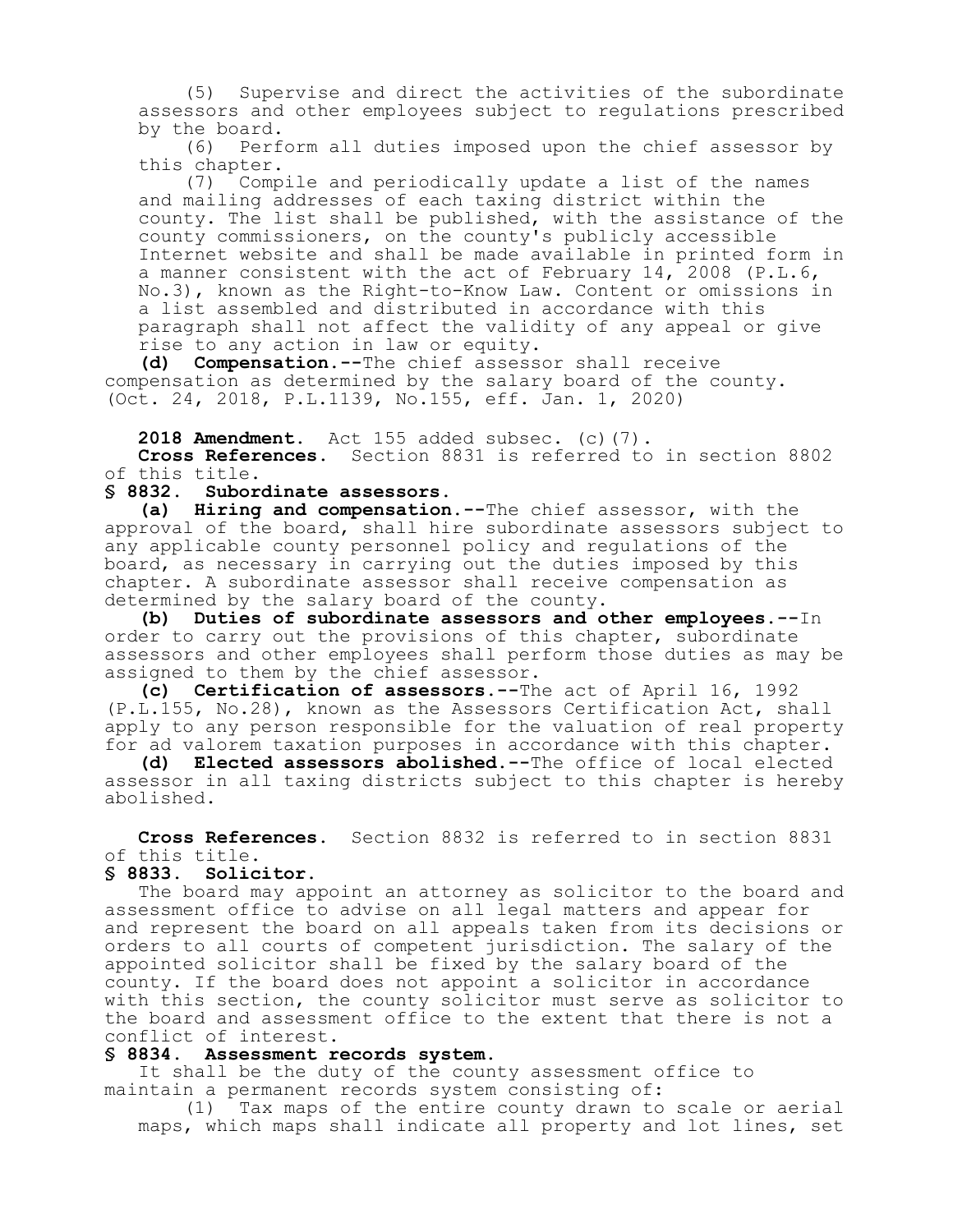forth dimensions or areas and identify the respective parcels or lots by a number system.

(2) Property record cards identifying the property location on the tax maps and any uniform parcel identifier which may have been assigned, and acreage or dimensions, description of improvements, if any, the owner's name and mailing address and date of acquisition, the purchase price, if any, set forth in the deed of acquisition and the assessed valuation.

(3) Property owner's index consisting of an alphabetical listing of all property owners, cross-indexed with the property record cards or electronic or computerized method of searching for property owners by name.

**Cross References.** Section 8834 is referred to in section 8851 of this title.

#### **SUBCHAPTER D**

ASSESSMENT ROLL, VALUATION, NOTICE AND APPEALS

#### **Sec.**

- 8841. Assessment roll and interim revisions.
- 8842. Valuation of property.
- 8843. Spot reassessment.
- 8844. Notices, appeals and certification of values.
- 8845. Service of notices.
- 8846. Notice of changes given to taxing authorities.

8847. Application of assessment changed as result of appeal.

8848. Special provisions relating to countywide revisions of assessments.

#### **§ 8841. Assessment roll and interim revisions.**

**(a) Preparation of assessment roll.--**Annually, on or before the first day of July, the county assessment office shall prepare and submit to the board, in a form prescribed by the board, an assessment roll of property subject to local taxation or exempted from local taxation.

**(b) Form of assessment roll.--**The board shall determine the form of the assessment roll which shall include the following for each taxing district:

(1) The name of the last known owner of record of each parcel with the last known address of the owner.

(2) The location of each parcel and the uniform parcel identifier or reference to the tax map.

(3) The assessment of each parcel of land and the assessed value of any improvements.<br>(4) The aggregate ass

The aggregate assessments for each municipality.

(5) The assessment of each parcel exempted from local taxation.

**(c) Interim revisions to assessment roll.--**The county assessment office is authorized to make additions and revisions to the assessment roll at any time in the year to change the assessments of existing properties pursuant to section 8817 (relating to changes in assessed valuation) or add properties and improvements to property mistakenly omitted from the assessment roll as long as notice is provided in accordance with section 8844 (relating to notices, appeals and certification of values). All additions and revisions shall be a supplement to the assessment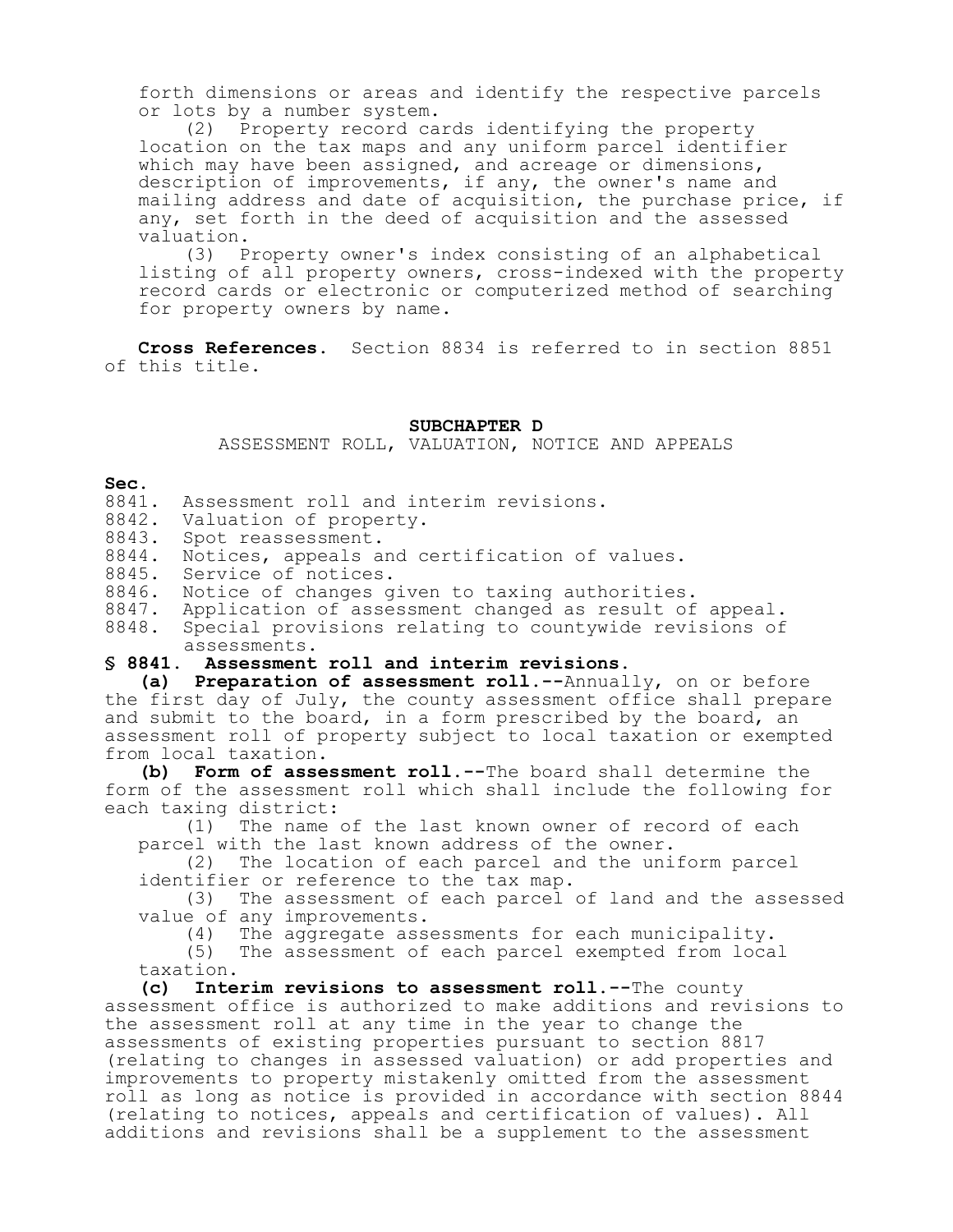roll for levy and collection of taxes for the tax year for which the assessment roll was originally prepared.

**(d) Public inspection of assessment rolls.--**

(1) The assessment roll shall be open to public inspection at the county assessment office during ordinary business hours. Within 15 days after completion of the assessment roll, the county assessment office, by publication in one or more newspapers of general circulation in the county, shall give notice of the following:

(i) The fact that the assessment roll has been completed.

(ii) The place where and time when the assessment roll will be open for inspection.

(iii) The right to file in writing an appeal from an assessment, on or before the first day of September, or an earlier date designated by the county commissioners, in accordance with section 8844.

(2) This subsection shall be not be construed to limit the right of any resident of this Commonwealth to access public records in accordance with the act of February 14, 2008 (P.L.6, No.3), known as the Right-to-Know Law.

**Cross References.** Section 8841 is referred to in sections 8844, 8847, 8851 of this title.

# **§ 8842. Valuation of property.**

**(a) Predetermined ratio.--**The county assessment office shall assess real property at a value based upon an established predetermined ratio which may not exceed 100% of actual value. The ratio shall be established and determined by the board of county commissioners by ordinance. In arriving at actual value, the county may utilize the current market value or it may adopt a base-year market value.

**(b) Valuation.--**

Except as set forth in paragraph  $(2)$ , the following apply:

(i) In arriving at actual value, the price at which any property may actually have been sold, either in the base year or in the current taxable year, shall be considered but shall not be controlling.<br>(ii) The selling price shall be sub

The selling price shall be subject to revision by increase or decrease to accomplish equalization with other similar property within the county.

(iii) In arriving at the actual value, the following methods must be considered in conjunction with one another:

(A) Cost approach, that is, reproduction or replacement, as applicable, less depreciation and all

forms of obsolescence.

(B) Comparable sales approach.

(C) Income approach.

(2) The valuation of real property used for the purpose of wind energy generation for assessment purposes shall be developed by the county assessor utilizing the income capitalization approach to value. The valuation shall be determined by the capitalized value of the land lease agreements, supplemented by the sales comparison data approach as deemed necessary by the county assessor. The lessee, or lessor on behalf of the lessee, shall provide the nonproprietary lease and lease income information reasonably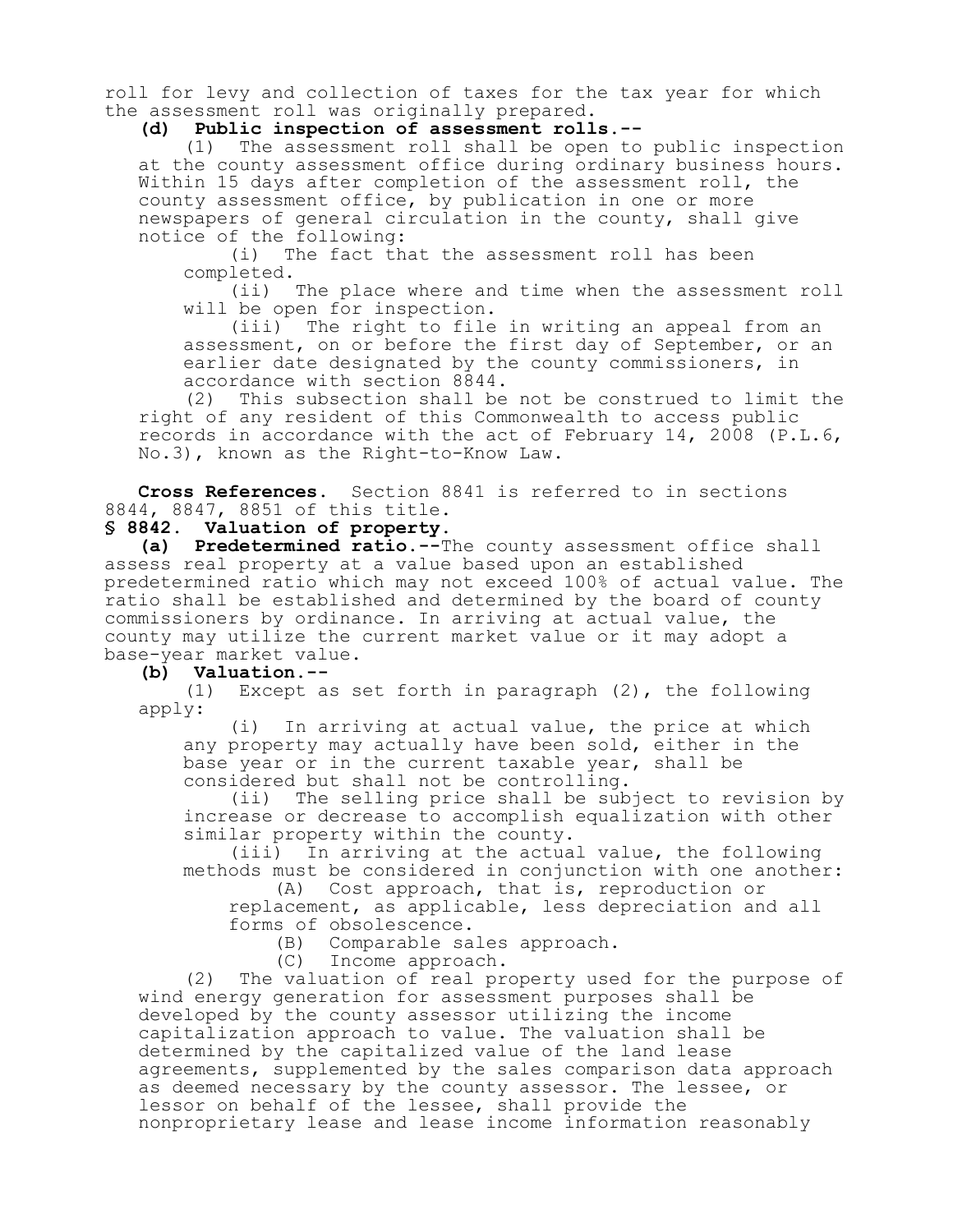needed by the county assessor to determine value by September 1.

#### **(c) Impact of restrictions and tax credits on valuation.--**

(1) In arriving at the actual value of real property, the impact of applicable rent restrictions, affordability requirements or any other related restrictions prescribed by any Federal or State programs shall be considered.

(2) Federal or State income tax credits with respect to property shall not be considered real property or income attributable to real property.

**Agreements or Assessment Practices.** Section 5(3) of Act 93 of 2010 provided that subsec. (b)(2) shall not affect an agreement or agreed to assessment practice actively in place in a county on January 28, 2007.

**Cross References.** Section 8842 is referred to in sections 8801, 8811 of this title.

# **§ 8843. Spot reassessment.**

The county assessment office is prohibited from engaging in the practice of spot reassessment. In the event that the county assessment office engages in the practice of spot reassessment, the property owner may file an appeal to the board, limited to the issue of spot reassessment, in accordance with this chapter. Upon a finding by the board or an adjudication by the court that the property owner has been subjected to a spot reassessment, the property owner shall be entitled to a refund of any taxes paid pursuant to a spot reassessment and interest thereon from the date of payment at the same rate and in the same manner as the Commonwealth is required to pay interest pursuant to section 806.1 (b) of the act of April 9, 1929 (P.L.343, No.176), known as The Fiscal Code. A change in assessment resulting from an appeal to the board by a taxpayer or taxing district shall not constitute a spot reassessment.

**Cross References.** Section 8843 is referred to in sections 8817, 8854 of this title.

#### **§ 8844. Notices, appeals and certification of values.**

**(a) Notices.--**The county assessment office shall mail to each record property owner, at the last known address of the record property owner, and to the affected taxing districts notice of any change in assessment or new assessment made pursuant to section 8841(c) (relating to assessment roll and interim revisions). The notice shall state:

- (1) Mailing date.
- (2) Property location.
- (3) Parcel identifier.
- (4) Effective date.<br>(5) Established pre
- Established predetermined ratio.
- (6) Base-year value.
- (7) Old assessment.

(8) New assessment, including the assessment of each

parcel of land and the assessed value of any improvements. **(b) Mailing and notice of appeal.--**The notice shall be mailed within five days from the date the county assessment office makes the change or addition to its official records. The notice shall state that any persons aggrieved by the assessment and the affected taxing districts may file an appeal to the board within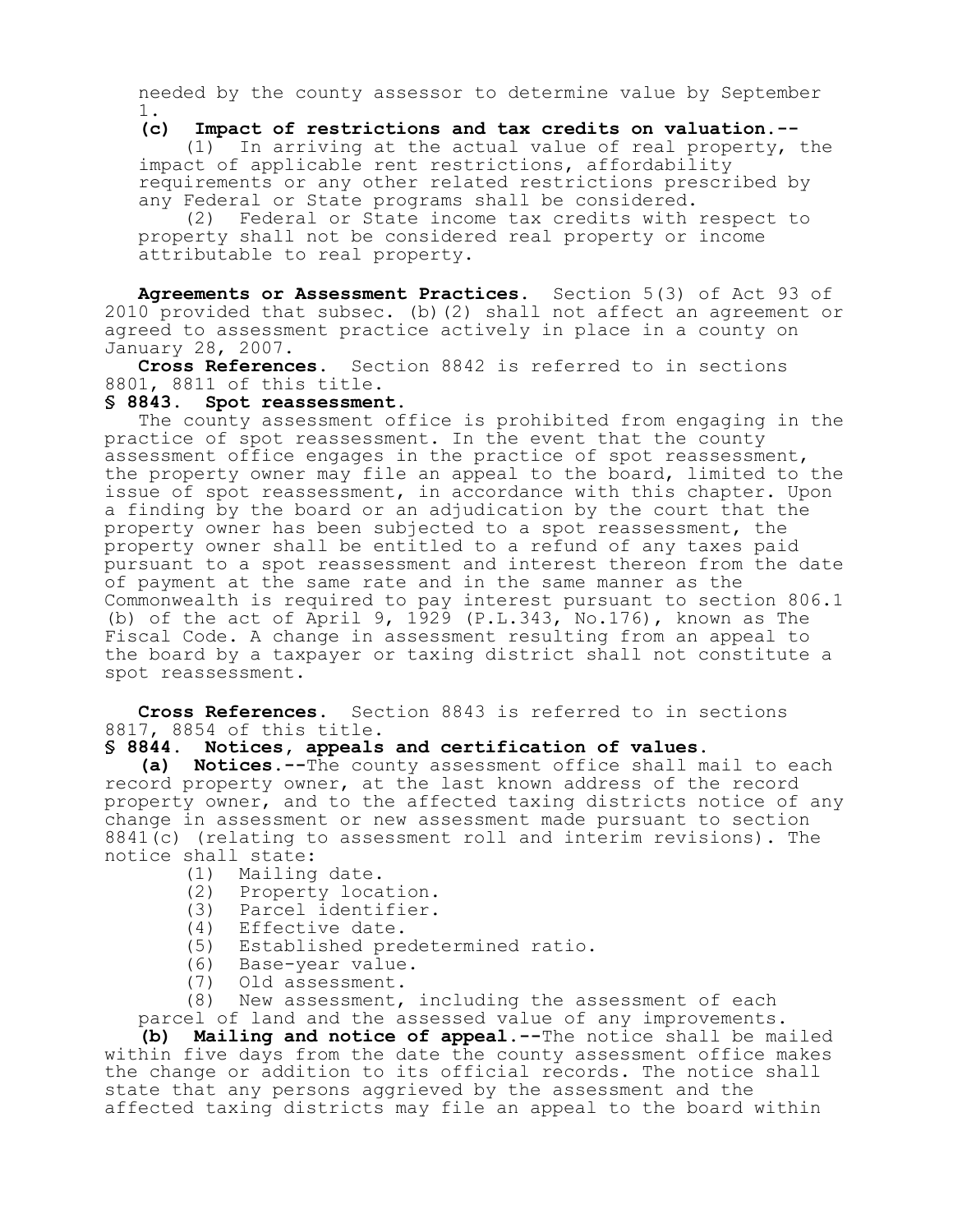40 days of the date of the notice. The appeal shall be in writing and shall identify the following:<br>(1) Appellant.

- (1) Appellant.
	- Property location.
- (3) Owner.

Assessment or assessments by which the person is aggrieved.

(5) Address to which notice of the time and place for a hearing of the appeal shall be mailed.

# **(c) Annual appeal deadline.--**

Any person aggrieved by any assessment, whether or not the value thereof shall have been changed since the preceding annual assessment, or any taxing district having an interest in the assessment, may appeal to the board for relief. Any person or taxing district desiring to make an appeal shall, on or before September 1 or the date designated by the county commissioners if the option under paragraph (3) is exercised, file with the board an appeal in writing, identifying the following:

(i) Appellant.

(ii) Property location.

(iii) Owner.

(iv) Assessment or assessments by which the person is aggrieved.

(v) Address to which notice of the time and place for a hearing shall be mailed.

(2) The same procedures and deadlines shall apply to a request for real estate tax exemption under section 8812 (relating to exemptions from taxation).

(3) The county commissioners may designate a date no earlier than August 1 as the date on or before which any person desiring to appeal from any assessment shall file with the board an appeal as long as the notice by publication required under section 8841(d)(1) is given at least two weeks prior to the date designated in accordance with this paragraph.

**(d) Class action.--**For the purpose of assessment appeals, the term "person" shall include, in addition to that provided by law, a group of two or more persons acting on behalf of a class of persons similarly situated with regard to an assessment. The regulations adopted by the board may establish additional criteria for a group of two or more persons to act on behalf of a class, including, but not limited to, specifying a date or time by which any person desiring to be a member of the class must file a written election with the board.

**(e) Appeals.--**

(1) The board shall meet for the hearing of appeals and shall meet for this purpose until all appeals have been heard and acted upon. The board shall have the power to compel the attendance of witnesses and the furnishing of documents. For the purpose of examining witnesses, any member of the board may administer oaths. All appeals other than appeals brought under section 8841(c) shall be heard and acted upon no later than October 31. When an appeal has been filed, the board shall notify the appellant, property owner and each affected taxing district of the time and place of the hearing. Each party attending the hearing shall have the right to examine any witness. The notice shall be mailed to the appellant at the address designated in the appeal. Notices required by this section shall be mailed no later than 20 days preceding the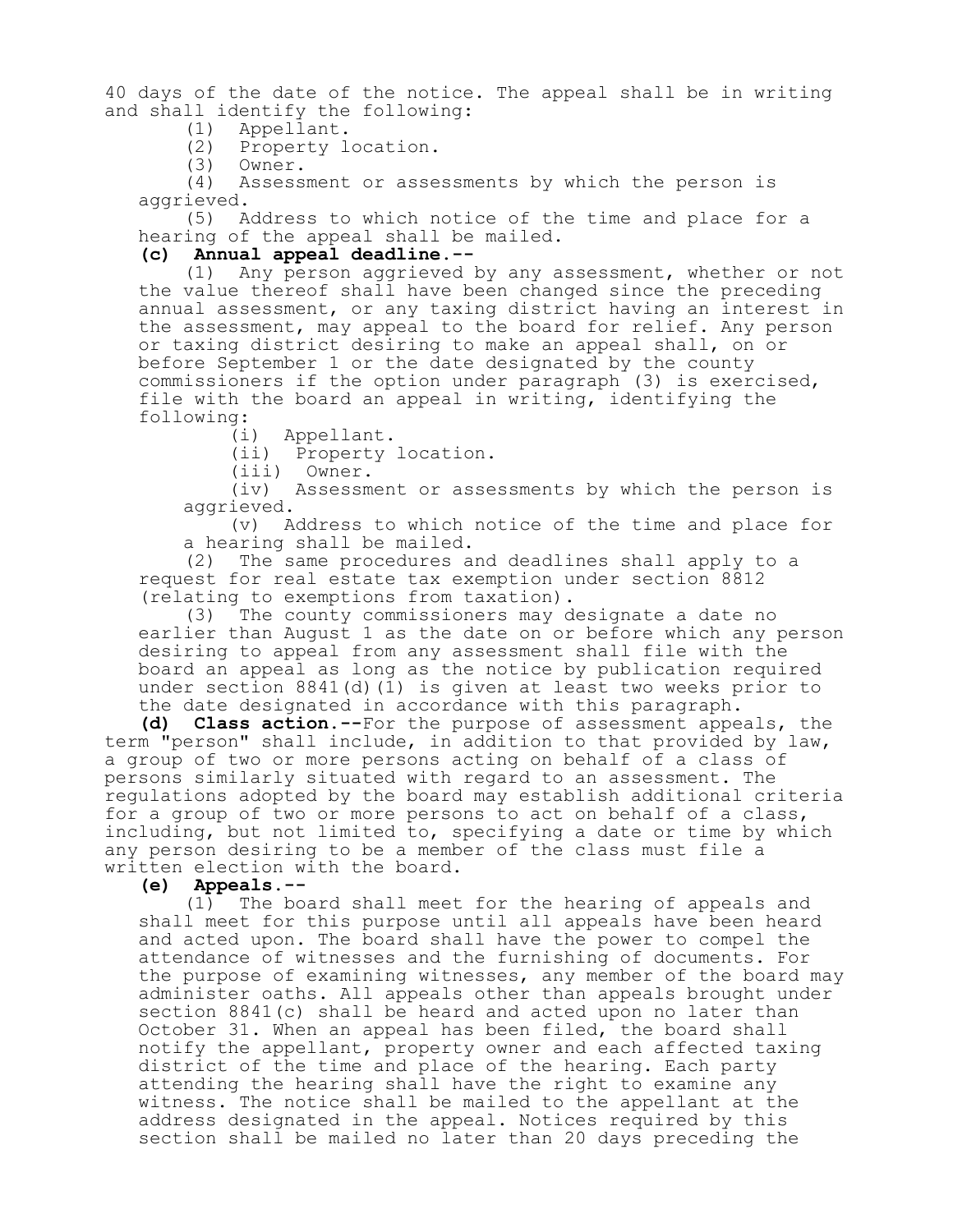appeal. Any appellant who fails to appear for the hearing at the time fixed shall be conclusively presumed to have abandoned the appeal unless the hearing date is rescheduled by the mutual consent of the appellant and the board.

(2) In any assessment appeal, the board shall determine the market value of the property as of the date such appeal was filed before the board and shall apply the established predetermined ratio to that value, unless the common level ratio last published by the State Tax Equalization Board varies by more than 15% from the established predetermined ratio, in which case the board shall apply that same common level ratio to the market value of the property. Nothing in this paragraph shall prevent an appellant from appealing a base-year valuation without reference to ratio.<br>(2.1) When the board h

When the board has completed the appeal hearings, it shall make the appropriate changes in the assessment roll to conform to the decision of the board and, no later than November 15, provide written notice of its decision to the appellant, property owner and taxing districts. The written notice shall contain, in addition to any content required by the board, the following:

(i) A statement that the decision may be appealed to the court of common pleas within 30 days of the mailing date of the decision in accordance with law and local rules.

(ii) A statement that an appellant must provide each taxing district within which the property lies a copy of the appeal in accordance with law and local rules and that a list of the names and addresses of taxing districts in the county may be found on the county's publicly accessible Internet website or may be requested in print.

(iii) A statement that the board cannot provide advice on filing an appeal to court and that a party may wish to consult with an attorney when considering an appeal.

(3) Nothing in this subsection shall be construed to abridge, alter or limit the right of an appellant to assert a challenge under section 1 of Article VIII of the Constitution of Pennsylvania.

**(f) Certification of assessment roll after appeals.--**

(1) The county assessment office shall prepare three copies of the assessment roll and shall deliver as follows the copies on or before November 15 with its certificate that each copy is a true copy of the original assessment roll:

(i) One copy to the chief clerk of the county commissioners.

(ii) One copy of the portion of the roll that contains the assessment of persons or property within each school district to the secretary of the board of school directors of the respective school district.

(iii) One copy of the portion of the roll that contains the assessment of persons or property within each city accepting the provisions of this chapter, borough, town or township, to the respective city clerk, borough secretary, town clerk or secretary or township secretary.

(2) All copies of the roll so furnished shall for all purposes be considered as originals. The original assessment roll and the true copies may be corrected, amended or changed after November 15 as circumstances may require. The copies, in addition to the information required to be shown on the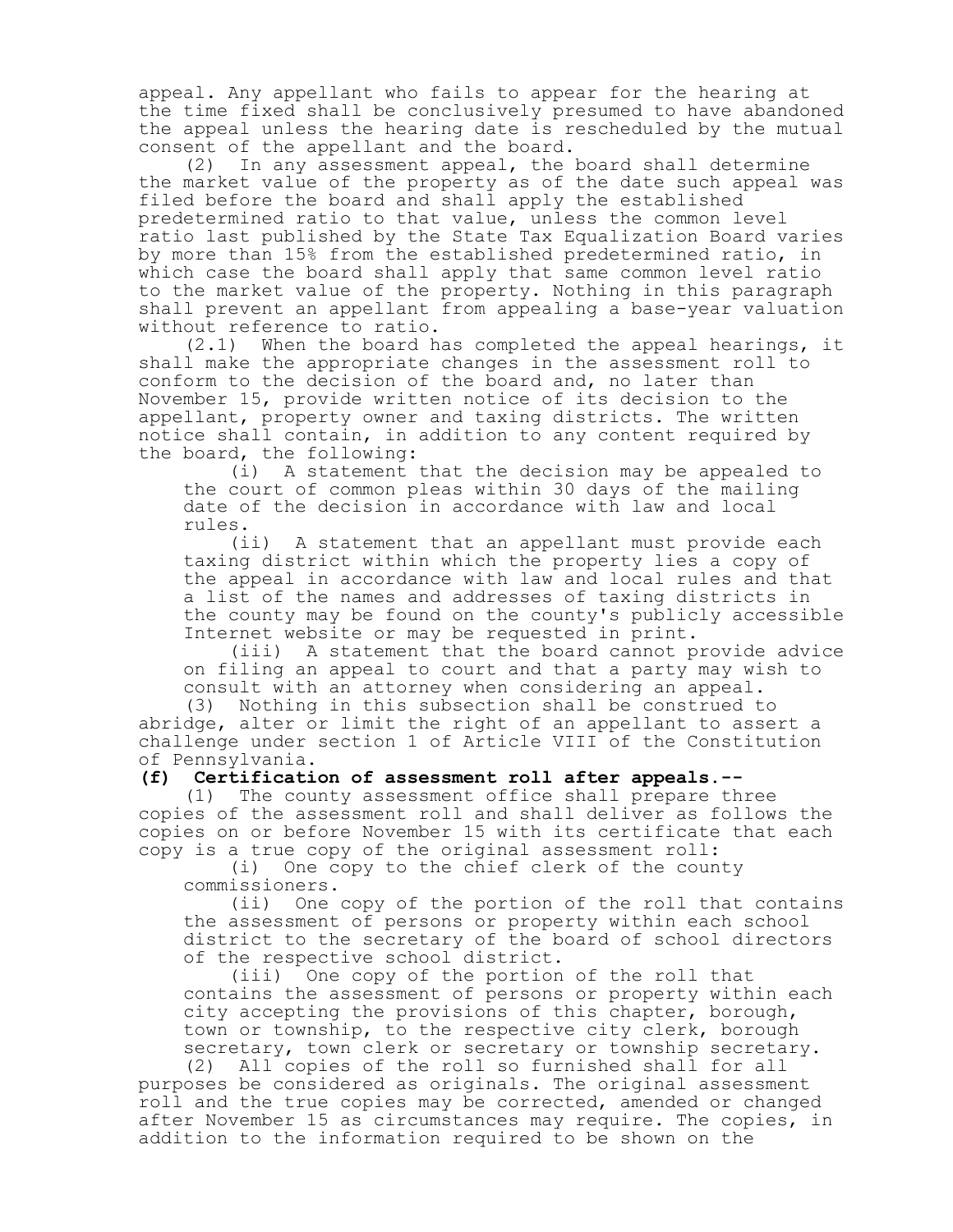original assessment roll, shall provide space to the right of each assessment for the entry of all taxes which may be levied thereon by the respective taxing districts. The original assessment roll as corrected shall be preserved in the office of the chief assessor or of the board and shall be open to public inspection, subject to regulations that the board may prescribe for the preservation and safekeeping of the roll.

(3) On or before November 15, the board shall certify to the clerk or secretary of each taxing district coming within the scope of this chapter within the county:

(i) The assessed value of real property.

(ii) The value of occupations pursuant to section 8865 (relating to assessment of occupations).

(iii) The number of persons subject to personal taxes appearing in the assessment roll and taxable by the respective taxing districts pursuant to section 8864 (relating to assessment of personal property). (Oct. 24, 2012, P.L.1286, No.160, eff. 60 days; Oct. 24, 2018,

P.L.1139, No.155, eff. Jan. 1, 2020)

**2018 Amendment.** Act 155 amended subsec. (e)(2) and added subsec.  $(e)(2.1)$ .

**2012 Amendment.** Act 160 amended subsecs. (c)(3) and (e). **Cross References.** Section 8844 is referred to in sections 8841, 8851 of this title.<br>\$ 8845. Service of notic

#### Service of notices.

No defect in service of any notice shall be sufficient grounds for setting any assessment aside, but, upon proof of defective notice, the aggrieved party or taxing district shall have the right to a hearing before the board.

**§ 8846. Notice of changes given to taxing authorities.**

If the county assessment office makes any change in the assessed value of a property, the county assessment office shall give notice of the change to the taxing districts in which the assessed property is located. The time limit within which the taxing districts are entitled to appeal shall commence to run on the day the notice is mailed.

**§ 8847. Application of assessment changed as result of appeal.**

**(a) General rule.--**Except as provided in subsection (b), for purposes of taxation, if there is a change in assessment made by the board as a result of an assessment appeal, a taxing district shall apply the changed assessment in computing taxes imposed in the next fiscal year of the taxing district following the fiscal year in which the board heard the appeal and rendered its decision.

**(b) Exceptions.--**Subsection (a) shall not apply to:

(1) Interim assessments made pursuant to section 8841(c) (relating to assessment roll and interim revisions).

(2) Reductions in assessments due to a catastrophic loss pursuant to section 8815 (relating to catastrophic loss). (3) Correction to assessments made due to clerical or

mathematical errors pursuant to section 8816 (relating to clerical and mathematical errors).<br>
§ 8848. Special provisions relating

### **§ 8848. Special provisions relating to countywide revisions of assessments.**

**(a) Notice requirements.--**If any county proposes to institute a countywide revision of assessments upon real property, the following notice requirements shall apply: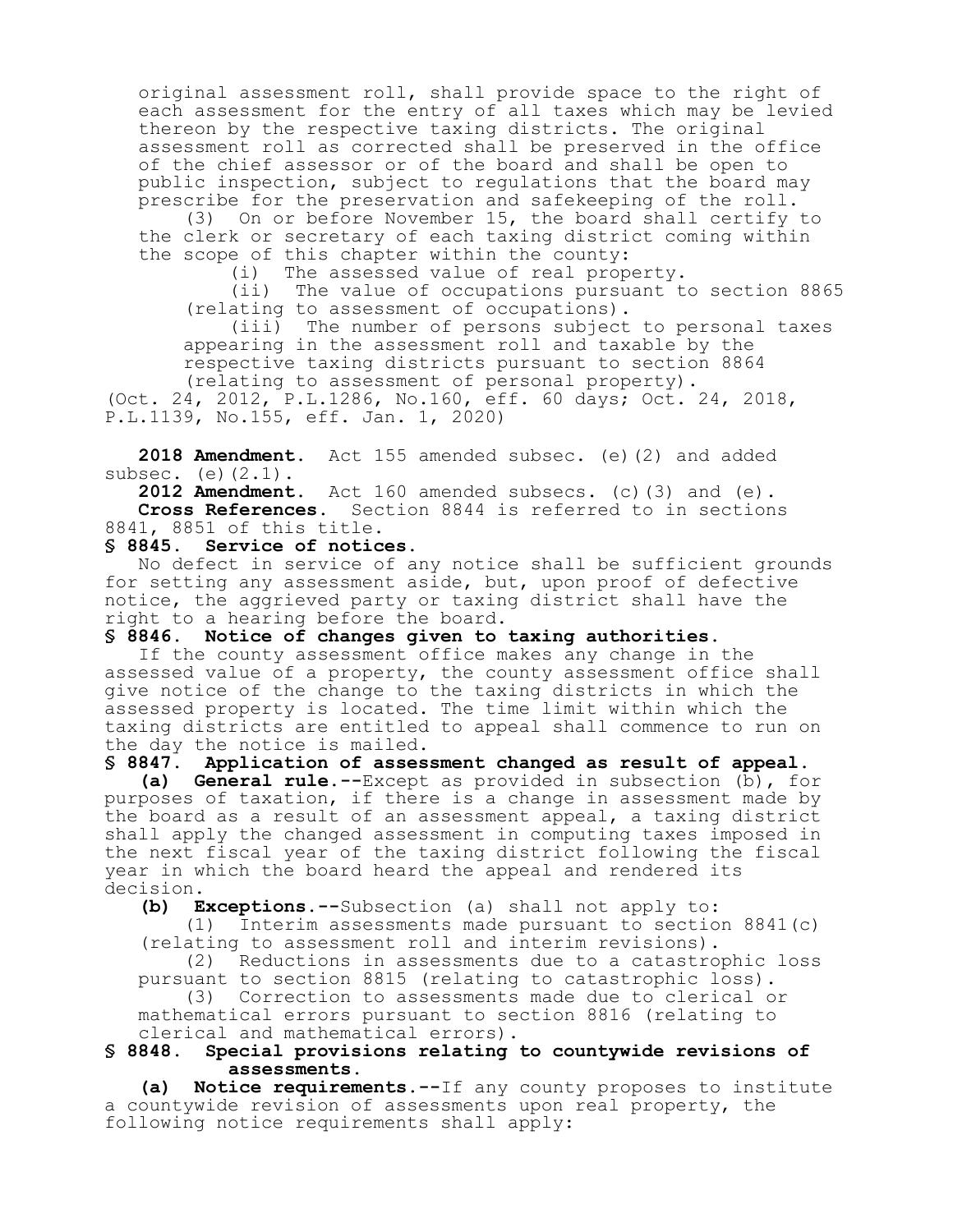(1) Each property owner shall be notified by mail at the property owner's last known address of the value of the new assessment, the value of the old assessment and the right to appeal within 40 days as provided in subsection (c)(1). The notice shall state a mailing date and shall be deposited in the United States mail on that date. The notice shall be deemed received by the property owner on the date deposited in the United States mail.

(2) The chief assessor shall maintain a list of all notices and the mailing dates for each and shall affix an affidavit attesting to the mailing dates of the assessment notices. This list shall be a permanent public record of the county assessment office and available for public inspection.

**(b) Informal review.--**In conjunction with a countywide revision of assessments, a designee of the county assessment office may meet with property owners to review all proposed assessments and correct errors prior to the completion of the final assessment roll. In no event shall the market value or assessed value of a property be adjusted as a result of an informal review except to reflect changes to tabular data or property characteristics inaccurately recorded during the revision. Informal reviews, if conducted, shall be completed no later than June 1.<br>(c) Appeal pro

# **(c) Appeal process.--**

(1) All property owners and affected taxing districts shall have the right to appeal any new assessment value within 40 days of the mailing date stated on the notice.

(2) The county assessment office shall mail all notices on or before July 1. The board in its discretion may commence with the hearing of appeals 40 days following the mailing of the initial notices of reassessment.

(3) The county assessment office shall notify each appellant, property owner, if not the appellant, and each affected taxing district of the time and place of hearing on the appeal by mailing a notice no later than 20 days prior to the scheduled hearing date. Any appellant who fails to appear for hearing at the time fixed shall be conclusively presumed to have abandoned the appeal unless the hearing date is rescheduled by the mutual consent of the appellant and the board.

(4) On or before November 15, the county assessment office shall certify to the taxing districts new assessment rolls resulting from the countywide revision of assessments.

(5) All appeals shall be heard and acted upon by the board not later than October 31.

**(d) Common level ratio.--**If a county has effected a countywide revision of the assessments, which was used to develop the common level ratio last determined by the State Tax Equalization Board, the following shall apply:

(1) If a county changes its assessment base by applying a change in predetermined ratio, the board shall apply the percentage change between the existing predetermined ratio and newly established predetermined ratio to the county's common level ratio to establish the certified revised common level ratio for the year in which the assessment was revised.

(2) If the county performs a countywide revision of assessments by revaluing the properties and applying an established predetermined ratio, the board shall utilize the established predetermined ratio instead of the common level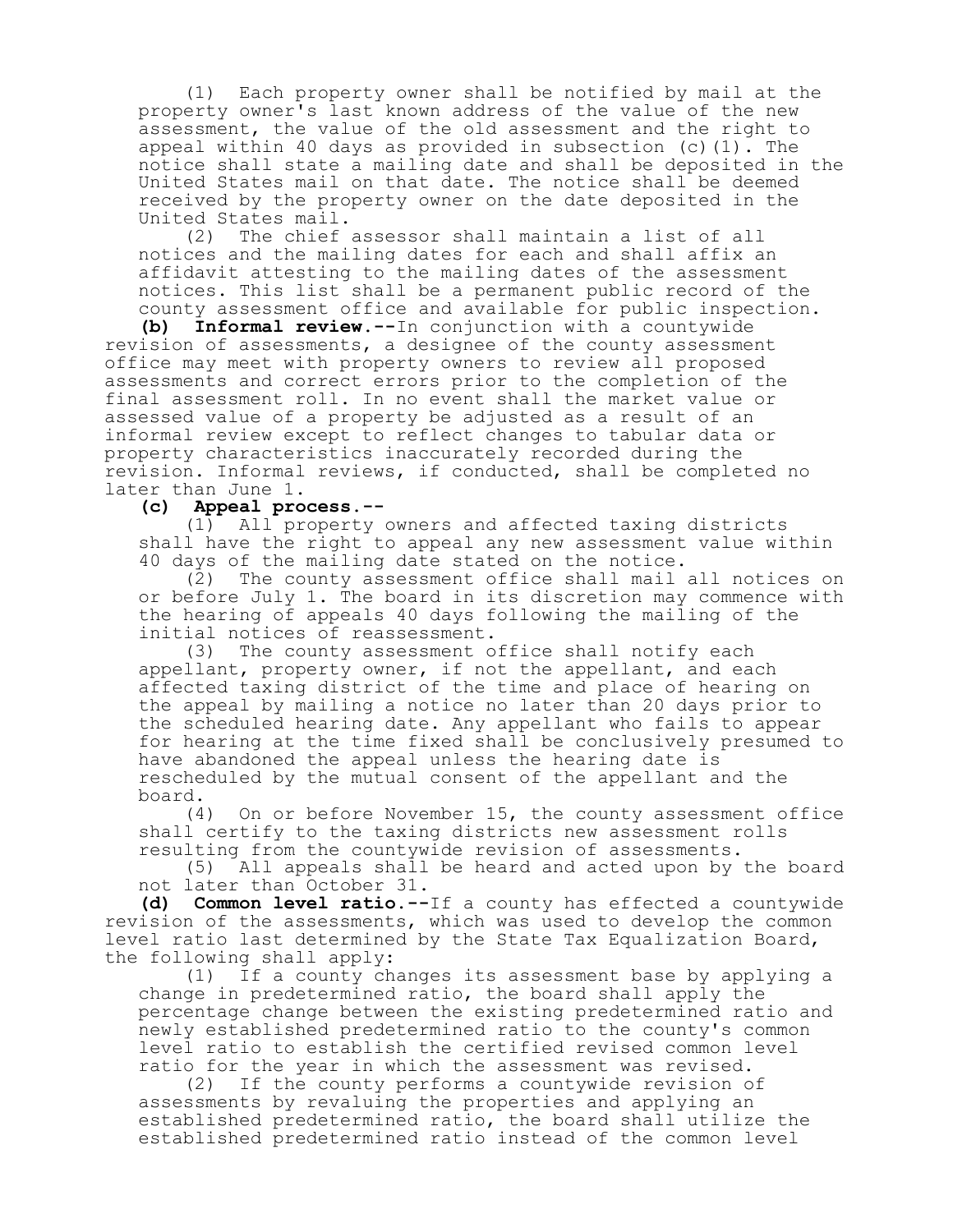ratio for the year in which the assessment was revised and until the time that the common level ratio determined by the State Tax Equalization Board reflects the revaluing of properties resulting from the revision of assessments. (Oct. 24, 2018, P.L.1139, No.155, eff. Jan. 1, 2020)

**2018 Amendment.** Act 155 amended subsec. (b).

#### **SUBCHAPTER E**

BOARDS AND APPEALS TO COURT

#### **Sec.**

- 8851. Board of assessment appeals and board of assessment revision.
- 8852. Regulations and training of boards.
- 8853. Auxiliary appeal boards.
- 8854. Appeals to court.
- 8855. Appeals by taxing districts.

# **§ 8851. Board of assessment appeals and board of assessment revision.**

# **(a) Establishment and membership.--**

(1) Counties of the second class A and third class shall, and counties of the fourth through eighth classes may, establish a board to be known as the board of assessment appeals, which shall be composed of three members. The members of the board shall be appointed by the county commissioners to serve for terms of four years each. Vacancies on the board shall be filled by appointment by the county commissioners for the unexpired terms. The salary of the members of the board shall be fixed by the salary board of the county.

(1.1) The county commissioners may, on or after the first organizational meeting occurring after the effective date of this paragraph and every four years thereafter, elect to appoint board members under paragraph (1) for terms of two years each or four years each.

(1.2) The county commissioners shall be prohibited from appointing a member to the board who is an employee of or contractor with the county assessment office or is a party to any contract with the county assessment office other than one that may be created for service as a board member.

(2) In each county of the fourth through eighth classes that has not created a separate board of assessment appeals in accordance with paragraph (1), there is established a board of assessment revision. The county commissioners shall serve as a board of assessment revision. The county commissioner holding the oldest certificate of election shall be the chairman.

**(b) Powers and duties of board.--**The board has the following powers and duties:

(1) Appoint, with the approval of the county commissioners, clerks, engineers and other employees as necessary.

(2) Promulgate regulations as provided in section 8852 (relating to regulations and training of boards).

(3) Hear and determine appeals, as provided in section 8844 (relating to notices, appeals and certification of values).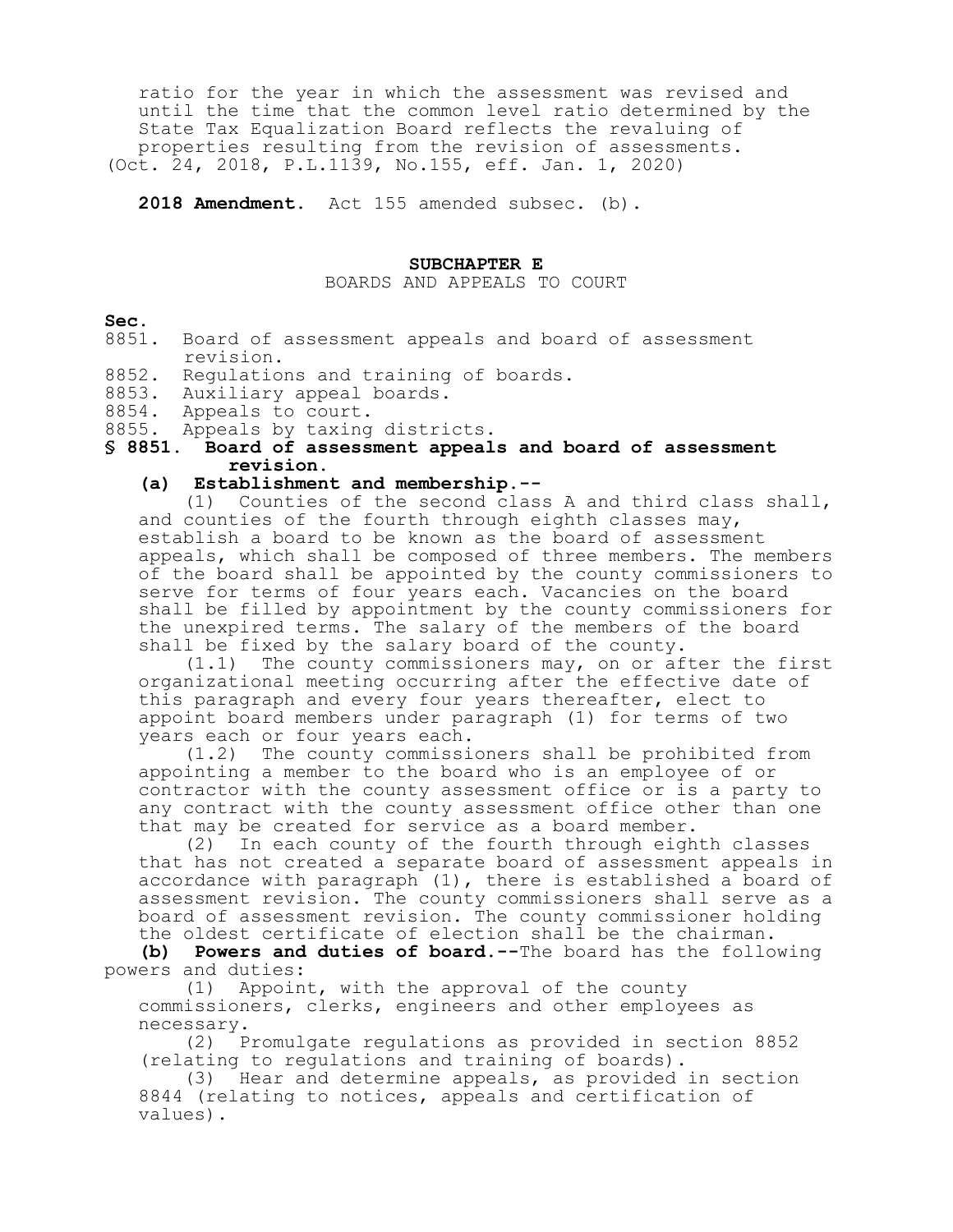(4) Establish the form of the assessment roll as provided in section 8841 (relating to assessment roll and interim revisions).

(5) Prepare annually and submit to the county commissioners an estimate of the expense to be incurred incidental to the carrying out of the provisions of this chapter.

(6) Establish a permanent system of records as required by section 8834 (relating to assessment records system).

**(c) Expenses to be paid by county.--**The county commissioners shall appropriate annually to the board funds necessary for the payment of salaries, wages and other expenses incurred in carrying out the duties imposed upon the board and its employees by this chapter.

**(d) Organization of board meetings; action by majority.--**

(1) The members of the board shall meet and organize as a board at the same time and place as the county commissioners meet for the purpose of organizing. The board shall meet from time to time at the call of the chairman or of any member, upon personal notice to each member. No action shall be taken by the board except by a majority vote of all the members of the board, and all actions of the board shall be recorded in writing.<br> $(2)$ 

The county commissioners shall appoint a chairman of the board unless the county commissioners serve as the board of assessment revision, in which case the commissioner holding the oldest certificate of election shall be the chairman. (Oct. 24, 2018, P.L.1139, No.155, eff. Jan. 1, 2020)

**2018 Amendment.** Act 155 amended subsec. (b)(2) and added subsec. (a) $(1.1)$  and  $(1.2)$ .

**Cross References.** Section 8851 is referred to in section 8802 of this title.

#### **§ 8852. Regulations and training of boards.**

**(a) Regulations.--**Subject to the approval of the county commissioners, the board may adopt, amend, alter and rescind regulations for the administration of and the conduct of business and proceedings for itself and for auxiliary appeal boards. The regulations may require a witness providing testimony at a hearing relative to any aspect of the value of the real estate which is the subject of the assessment or reassessment appeal to disclose, under oath, whether any compensation paid for the testimony is contingent on the result obtained. The regulations shall be in writing and shall be a public record open to examination, inspection and copying in accordance with the act of February 14, 2008 (P.L.6, No.3), known as the Right-to-Know Law.<br>(b) Training required.--Members of the board an

**Training required.--**Members of the board and each auxiliary appeal board appointed after the effective date of this subsection shall be authorized to hear appeals only if they have completed training in accordance with this section, subject to the following conditions and exceptions:

(1) A member of the board shall have up to six months from the date of appointment to complete the training required under subsection (c). The member may hear appeals without training during the six-month period. Failure of a board member to obtain the training within six months of appointment shall result in disqualification of the member and shall create a vacancy. A new member shall be appointed to replace the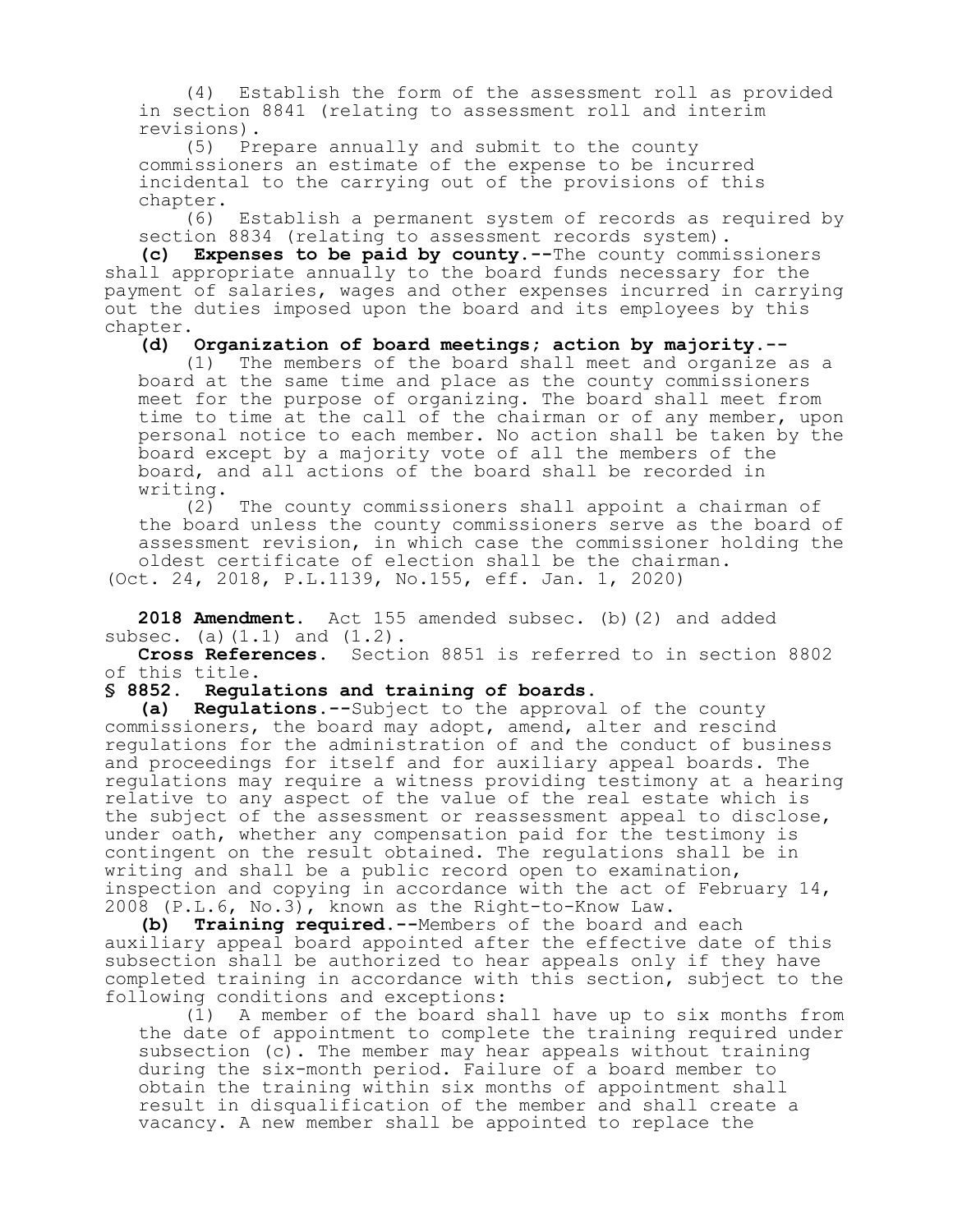disqualified member within 30 days of the effective date of the vacancy.<br>(2)

A member of an auxiliary appeal board shall be authorized to hear appeals only upon completion of training required under subsection (c).

A member of the board or auxiliary appeal board who holds an active Certified Pennsylvania Evaluator certification shall not be required to complete the training under subsection  $(c)$ .

(4) A member of the board or auxiliary appeal board who holds an inactive Certified Pennsylvania Evaluator certification shall not be required to complete the training under subsection (c)(1).

**(c) Curriculum and personnel.--**The County Commissioners Association of Pennsylvania, in coordination with the Assessors' Association of Pennsylvania, shall establish a curriculum and the method of training delivery. Training may be conducted electronically or remotely, and the curriculum shall include the following:

(1) Three hours of training on the assessment valuation process in this Commonwealth.

(2) Three hours of training on the legal and

constitutional issues relating to the assessment process in this Commonwealth and the duties and responsibilities of board members.

(3) In the case of board members, three hours of training on real estate exemptions.

**(d) Costs.--**Costs of the training shall be paid by the respective counties responsible for the appointment of the board and auxiliary boards.

(Oct. 24, 2018, P.L.1139, No.155, eff. Jan. 1, 2020)

**Cross References.** Section 8852 is referred to in sections 8851, 8853 of this title.

#### **§ 8853. Auxiliary appeal boards.**

**(a) Establishment and authority.--**The county commissioners may establish temporary auxiliary appeal boards for terms of existence necessary to hear and determine appeals in a manner consistent with this chapter and the regulations of the board. The authority of the board is restricted to hearing and determining the following matters:

(1) Appeals from assessment values determined in accordance with this chapter, except that an auxiliary appeal board shall not hear exemption appeals.<br>(2) Appeals arising from applicati

Appeals arising from applications for the homestead exclusion under Subchapter F of Chapter 85 (relating to homestead property exclusion) or Subchapter E of Chapter 3 of the act of June  $27$ , 2006 (1st Sp. Sess., P. L. 1873, No. 1), known as the Taxpayer Relief Act.

**(b) Membership.--**An auxiliary appeal board shall be composed of three residents of the county trained in accordance with section 8852 (relating to regulations and training of boards). An auxiliary appeal board shall not hear an appeal unless all three members are physically present. Any salary of members of an auxiliary appeal board shall be fixed by the salary board of the county.

**(c) Alternates.--**(Deleted by amendment).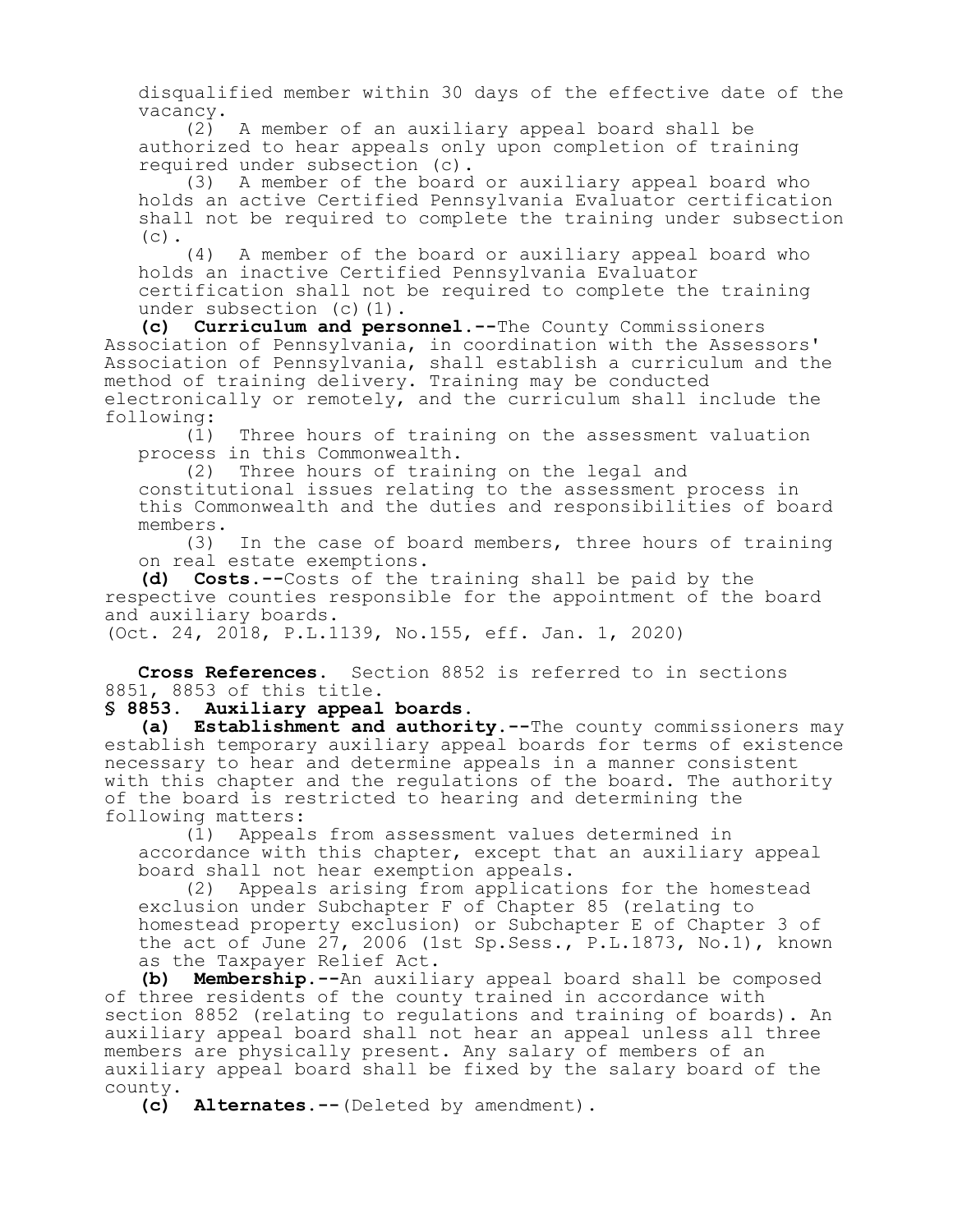**(d) Pools.--**The county commissioners may create a pool of qualified residents for potential service as auxiliary appeal board members. The pool shall be subject to revision or rescission at any time by the county commissioners, and pool members shall not be entitled to any salary unless serving on an auxiliary appeal board. Pool members may serve as directed by the board of assessment appeals on any auxiliary appeal board in the event that a member of an auxiliary appeal board is unavailable for a scheduled hearing by reason of being absent, having a conflict or being disqualified. Nothing in this subsection shall preclude the appointment of qualified auxiliary appeal board members from outside of an established pool. (Oct. 24, 2018, P.L.1139, No.155, eff. Jan. 1, 2020)

**Cross References.** Section 8853 is referred to in section 8802 of this title.

# **§ 8854. Appeals to court.**

**(a) Court of common pleas.--**

Following an appeal to the board, any appellant, property owner or affected taxing district may appeal the board's decision to the court of common pleas in the county in which the property is located in accordance with 42 Pa.C.S. § 5571(b) (relating to appeals generally) and local rules of court.

(2) In any appeal of an assessment the court shall make the following determinations:

(i) The market value as of the date the appeal was filed before the board. In the event subsequent years have been made a part of the appeal, the court shall determine the market value for each year.

(ii) The common level ratio which was applicable in the original appeal to the board. In the event subsequent years have been made a part of the appeal, the court shall determine the applicable common level ratio for each year published by the State Tax Equalization Board on or before July 1 of the year prior to the tax year being appealed.

(3) The court, after determining the market value of the property pursuant to paragraph  $(2)$  (i), shall then apply the established predetermined ratio to that value unless the corresponding common level ratio determined pursuant to paragraph (2)(ii) varies by more than 15% from the established predetermined ratio, in which case the court shall apply the applicable common level ratio to the corresponding market value of the property.<br>(4) If a co

If a county has effected a countywide revision of assessments which was used to develop the common level ratio last determined by the State Tax Equalization Board, the following shall apply:

(i) If a county changes its assessment base by applying a change in predetermined ratio, the court shall apply the percentage change between the existing predetermined ratio and the newly established predetermined ratio to the county's common level ratio to establish the certified revised common level ratio for the year in which the assessment was revised.<br>(ii) If the county per

If the county performs a countywide revision of assessments by revaluing the properties and applying an established predetermined ratio, the court shall utilize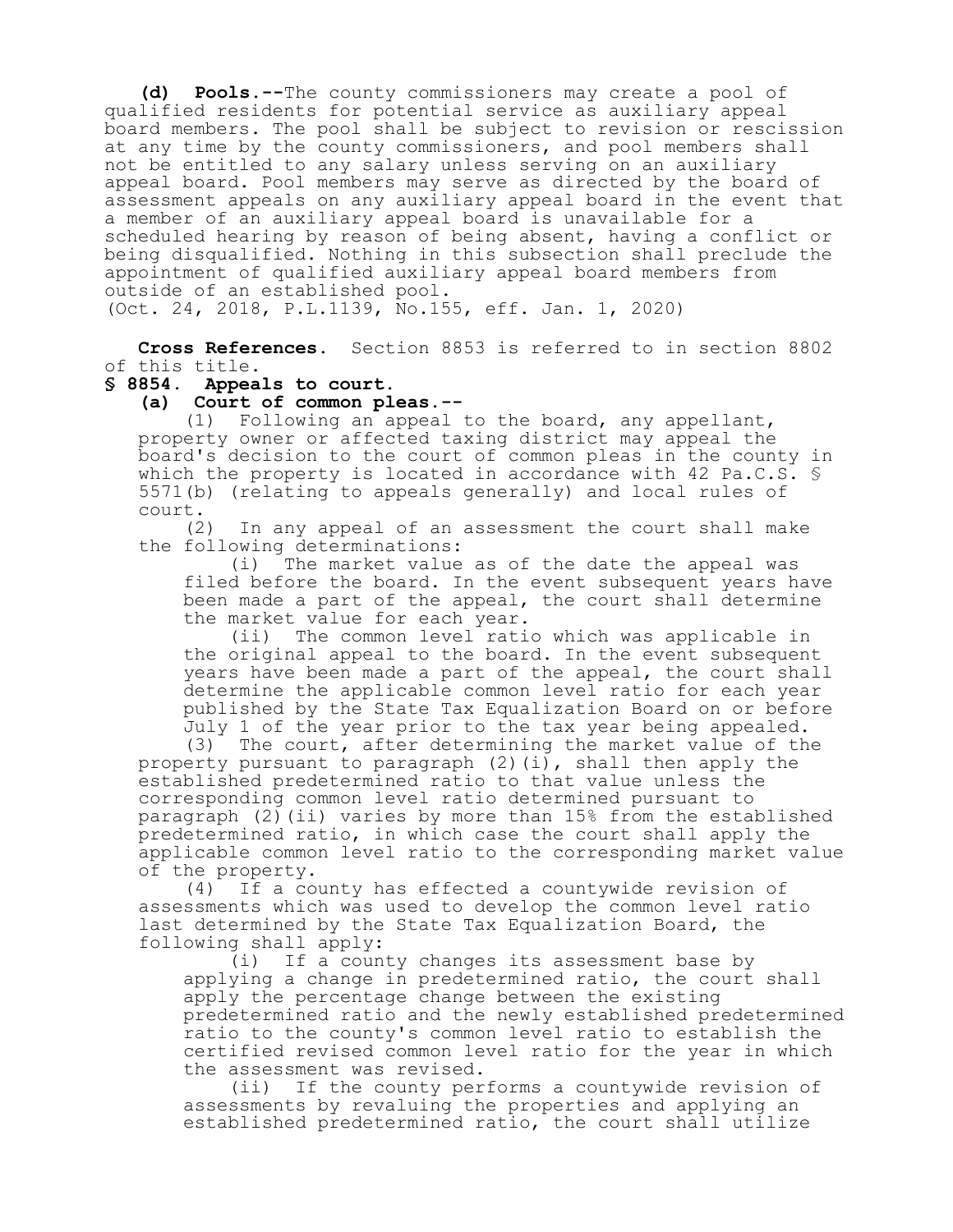the established predetermined ratio instead of the common level ratio for the year in which the assessment was revised and until the common level ratio determined by the State Tax Equalization Board reflects the revaluing of properties resulting from the revision of assessments.<br>(5) If a taxpayer or taxing district has filed an app

If a taxpayer or taxing district has filed an appeal from an assessment, so long as the appeal is pending before the board or before a court on appeal from the determination of the board, as provided by statute, the appeal will also be taken as an appeal by the appellant on the subject property for any valuation for any assessment subsequent to the filing of an appeal with the board and prior to the determination of the appeal by the board or the court. This provision shall be applicable to all pending appeals as well as future appeals.

(6) In any appeal by a taxable person from an action by the board, the board shall have the power and duty to present a prima facie case in support of its assessment, to cross-examine witnesses, to discredit or impeach any evidence presented by the taxable person, to prosecute or defend an appeal in any appellate court and to take any other necessary steps to defend its valuation and assessment.<br>(7) Appeals to a court of

Appeals to a court of common pleas may be referred by the court to a board of arbitrators under 42 Pa.C.S. Ch. 73 Subch. C (relating to judicial arbitration) or to a board of viewers under 42 Pa.C.S. Ch. 21 Subch. E (relating to boards of viewers) in accordance with the Pennsylvania Rules of Civil Procedure.

(8) The cost of the appeal shall be apportioned or fixed as the court may direct.

(9) Nothing in this subsection shall:<br>(i) Prevent an appellant from app

Prevent an appellant from appealing a base-year valuation without reference to ratio.

(ii) Be construed to abridge, alter or limit the right of an appellant to assert a challenge under section 1 of Article VIII of the Constitution of Pennsylvania.

**(b) Appeals to Commonwealth Court or Supreme Court.--**The board, or any party to the appeal to the court of common pleas, may appeal from the judgment, order or decree of the court of common pleas.

**(c) Payment of taxes pending appeal.--**An appeal shall not prevent the collection of taxes based on the assessment appealed. If the assessment is reduced, then any overpayment of taxes together with interest at a rate pursuant to section 8843 (relating to spot reassessment) from the date of overpayment shall be returned to the person or persons who paid the taxes. The appellant may protest the taxes due. The protest must be in writing addressed to the tax collector. It shall be the duty of the tax collector to notify the taxing districts of any payment under protest by delivering to them a copy of the protest. The taxing districts shall be required to segregate 25% of the amount of the tax paid in a separate account and shall not be permitted to expend any portion of any segregated amount unless it first petitions the court, alleging that the segregated amount is unjustly withheld. The court shall have power to order the taxing district to use a portion of any segregated amount as the court deems reasonably free from dispute, and the remainder of the segregated amount shall be held segregated by the taxing district, pending the final disposition of the appeal. Upon final disposition of the appeal, the amount of the overpayment found to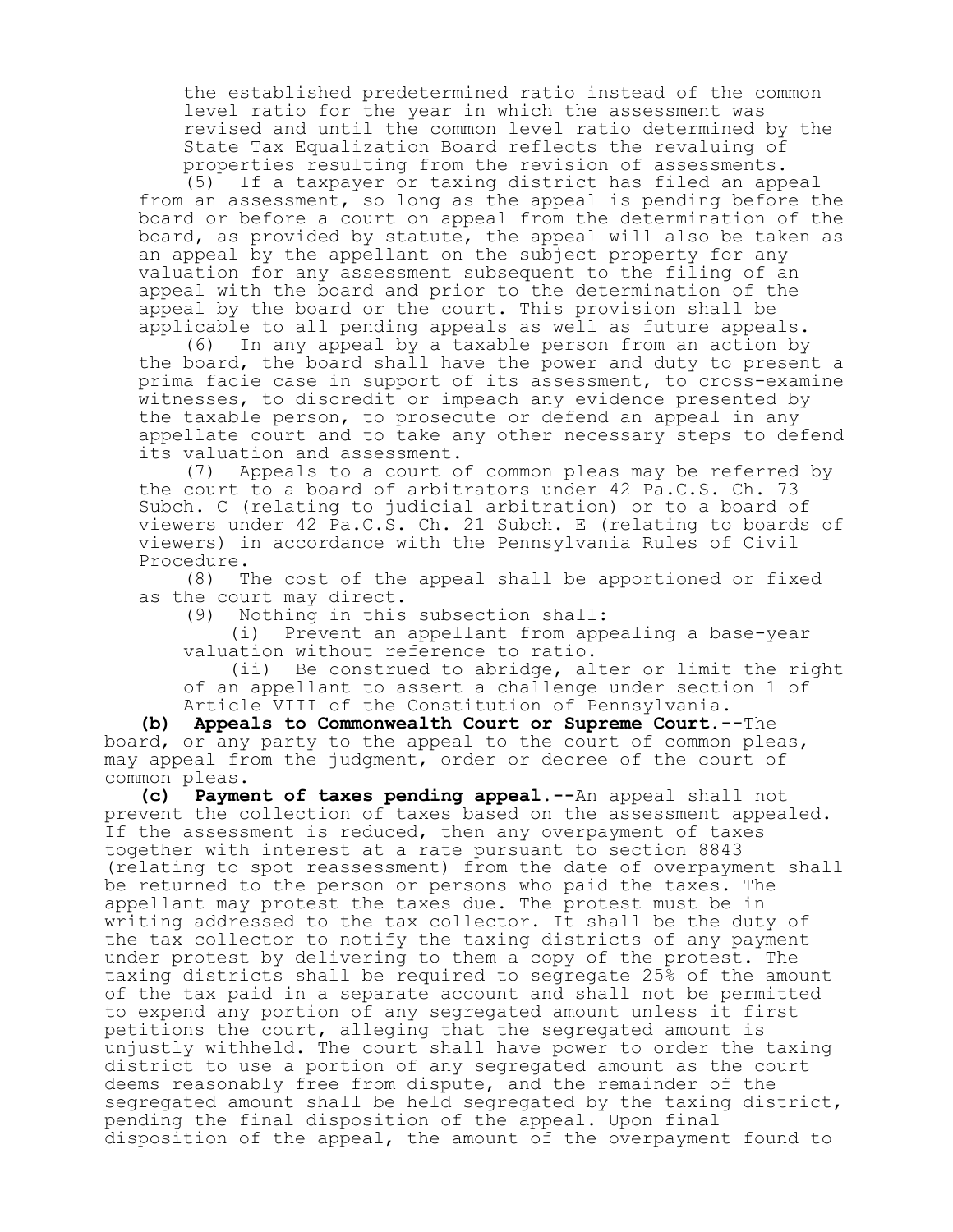be due the appellant as a refund shall also be a legal setoff or credit against any future taxes assessed against the appellant by the same taxing district. If a taxing district alleges that it is unable to credit all of the refund due in one year, the court, upon application of either party, shall determine over what period of time the refund due shall be made and in what manner. (Oct. 24, 2012, P.L.1286, No.160, eff. 60 days)

2012 Amendment. Act 160 amended subsec. (a)(1).

**Cross References.** Section 8854 is referred to in section 8855 of this title.

# **§ 8855. Appeals by taxing districts.**

A taxing district shall have the right to appeal any assessment within its jurisdiction in the same manner, subject to the same procedure and with like effect as if the appeal were taken by a taxable person with respect to the assessment, and, in addition, may take an appeal from any decision of the board or court of common pleas as though it had been a party to the proceedings before the board or court even though it was not a party in fact. A taxing district authority may intervene in any appeal by a taxable person under section 8854 (relating to appeals to court) as a matter of right.

#### **SUBCHAPTER F** MISCELLANEOUS PROVISIONS

- **Sec.**<br>8861. Abstracts of building and demolition permits to be forwarded to the county assessment office.
- 8862. Recorder of deeds to furnish record of conveyances, compensation.
- 8862.1. Grantees of real property to register deed with chief assessor.
- 8863. Assessment of property of decedent's estates.
- 8864. Assessment of personal property.
- 8865. Assessment of occupations.
- 8866. Limitation on rates of specific taxes.
- 8867. Prohibition on certain levies.
- 8868. Optional use by cities.

#### **§ 8861. Abstracts of building and demolition permits to be forwarded to the county assessment office.**

**(a) Permit.--**Every municipality, third-party agency or the Department of Labor and Industry responsible for the issuance of building permits shall forward a copy of each building permit to the county assessment office on or before the first day of every month. In addition to any charge otherwise permitted by law, a municipality, a third-party agency or the Department of Labor and Industry may charge an additional fee of \$10 to each person to whom a permit is issued for administrative costs incurred in compliance with this section.

**(b) Substantial improvement.--**If a person makes improvements to any real property, other than painting of or normal regular repairs to a building, aggregating more than \$2,500 in value and a building permit is not required for the improvements, the property owner shall furnish the following information to the board:

(1) the name and address of the person owning the property;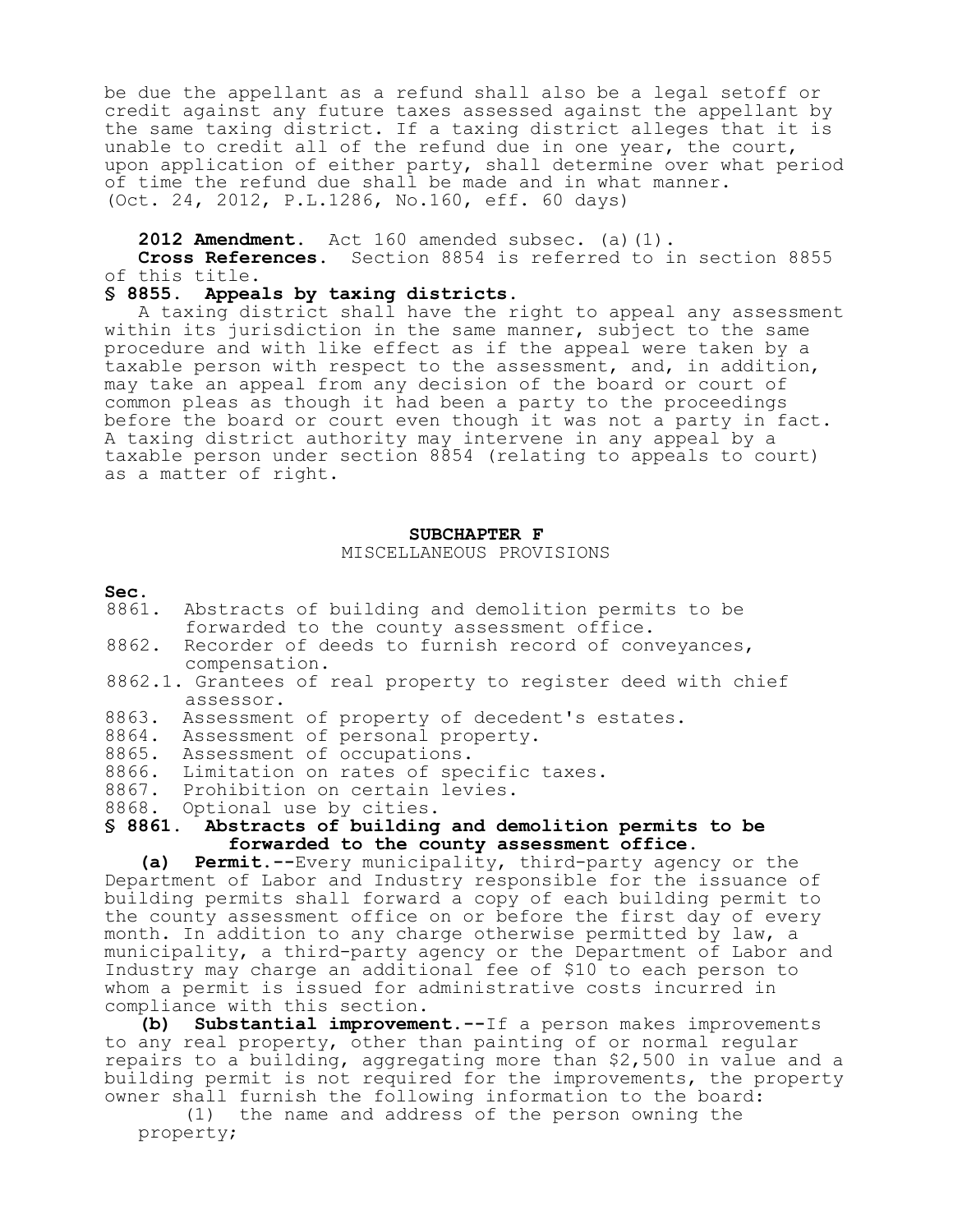(2) a description of the improvements made or to be made to the property; and

(3) the dollar value of the improvements.

**(c) Penalty.--**Any person that intentionally fails to comply with the provisions of subsection (b) or intentionally falsifies the information provided, shall, upon conviction in a summary proceeding, be sentenced to pay a fine of not more than \$50.

**§ 8862. Recorder of deeds to furnish record of conveyances, compensation.**

**(a) Maintaining information.--**For every deed or conveyance of land recorded, the recorder of deeds shall document and maintain the following information:<br>(1) the date of th

(1) the date of the deed or conveyance;<br>(2) the names of the grantor and grante

(2) the names of the grantor and grantee;<br>(3) the address of the grantee;

- the address of the grantee;
- (4) the consideration mentioned in the deed;
- (5) the municipality in which the property is located;
- (6) the acreage of the land conveyed, if mentioned; and

(7) whether the land conveyed is a lot or lots on a

recorded plan and, if so, the designation assigned to the land on the plan, if mentioned in the deed.

**(b) Filing information.--**The recorder of deeds shall, on or before the first Monday of each month, file the information required to be maintained by this section with the county assessment office along with a certification that the information is correct. Fees charged by the recorder of deeds shall be in accordance with the act of April 8, 1982 (P.L.310, No.87), referred to as the Recorder of Deeds Fee Law.<br>§ 8862.1. Grantees of real property to regis

#### **§ 8862.1. Grantees of real property to register deed with chief assessor.**

It shall be the duty of every grantee of real property to register the deed of conveyance in the office of the chief assessor for the county in which the land or the greater portion of it in area is situated within 30 days from the date of conveyance unless the deed shall have been previously recorded in the office of the recorder of deeds. Any person who willfully fails to comply with the provisions of this section commits a summary offense and shall, upon conviction, be sentenced to pay a fine of not less than \$50 and not more than \$100. (Oct. 24, 2012, P.L.1286, No.160, eff. 60 days)

2012 Amendment. Act 160 added section 8862.1.<br>§ 8863. Assessment of property of decedent's est

# **§ 8863. Assessment of property of decedent's estates.**

If an individual dies leaving real or personal property which, by the existing laws of this Commonwealth, is subject to taxation for county purposes, the property, so long as it belongs to the estate of the decedent, may be assessed in the name of the decedent or in the name of the personal representative. **§ 8864. Assessment of personal property.**

If personal property is subject to taxation for county purposes it shall be assessed in the manner provided by existing laws, except that the county commissioners shall fix the date as of which the valuation of personal property shall be determined, when and to whom returns of taxable personal property shall be made and when appeals from assessments shall be heard in the same manner and with like notice and like periods of time as provided in this section for appeals from assessments of real estate. Personal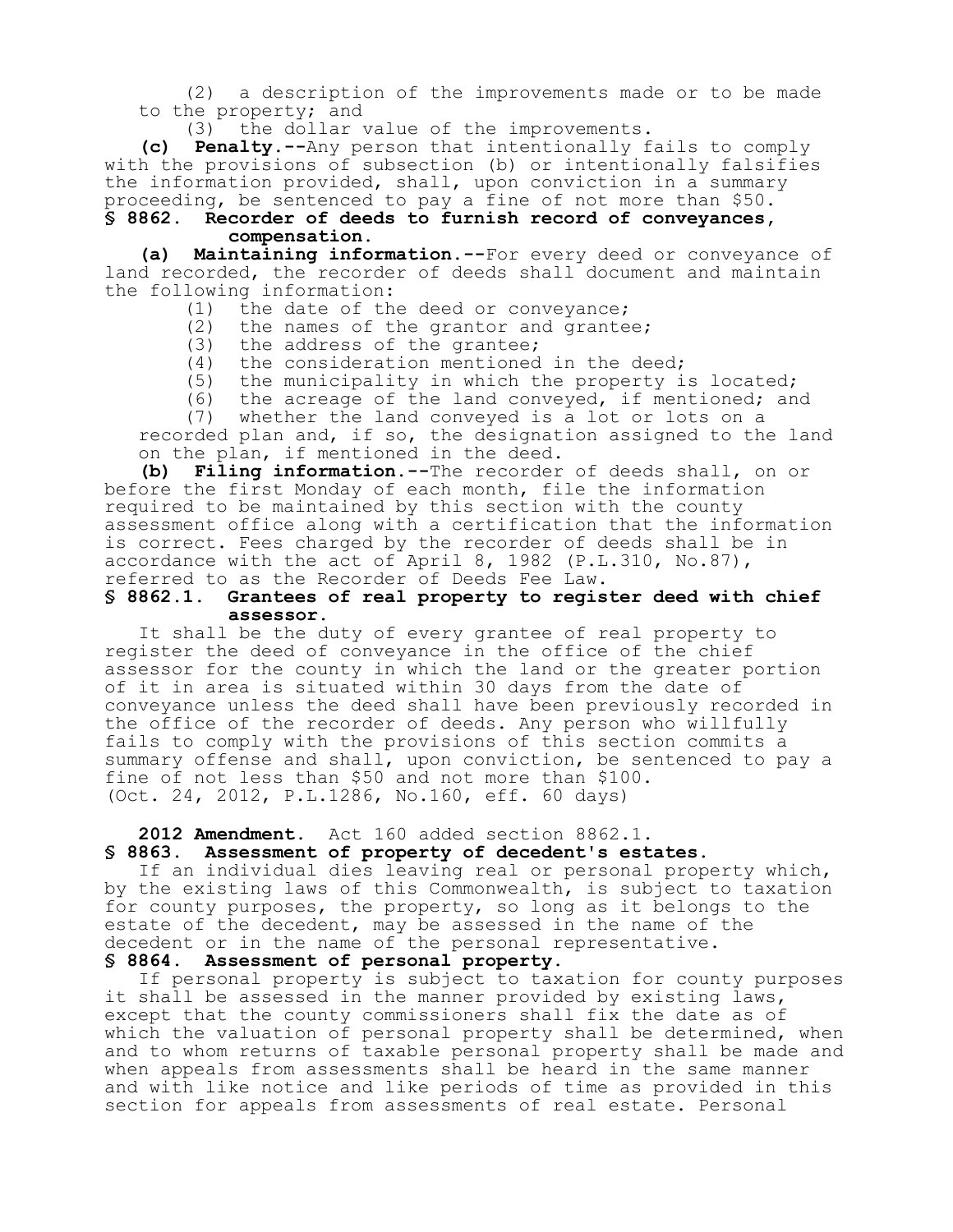property assessments shall be entered on separate assessment rolls.

**Cross References.** Section 8864 is referred to in section 8844 of this title.

# **§ 8865. Assessment of occupations.**

**(a) Occupation taxes.--**In accordance with the act of August 9, 1955 (P.L.323, No.130), known as The County Code, the county commissioners in counties of the fourth through eighth classes may by resolution levy a tax on trades, occupations, professions and persons who follow no occupation or calling.

#### **(b) List of taxables.--**

(1) The county assessment office shall provide a listing each year to the county commissioners of all taxable persons within the county. This list shall set forth the following information for each taxable person:

Full name and street address.

(ii) Respective municipality and school district.

(iii) Occupation.

(2) If a taxable person resides in a house which does not have a street number address, then an address as definite as possible shall be given. The county assessment office shall accept the substitute address of any person certified by the Office of Victim Advocate as eligible to participate in the address confidentiality program pursuant to 23 Pa.C.S. Ch. 67 (relating to domestic and sexual violence victim address confidentiality).

(3) A county assessment office shall not be required to maintain an occupation tax assessment roll if no taxing district in the county levies an occupation tax.

**(c) Exemption.--**Except where a higher exemption level is specified in law, each county, city, borough, incorporated town, township and school district may, by ordinance or resolution, exempt any person whose total income from all sources is less than \$12,000 per year from its per capita or similar head tax and occupation tax, or any portion thereof. Each taxing authority may adopt regulations for the processing of claims for the exemption.

**Cross References.** Section 8865 is referred to in section 8844 of this title.

# **§ 8866. Limitation on rates of specific taxes.**

No taxes levied under the provisions of this chapter or section 8402(c) (relating to scope and limitations) shall be levied by any taxing district on admissions to automobile racing facilities with a seating capacity of more than 25,000 and a continuous race area of one mile or more in excess of the percent collected as of January 1, 2002. The tax base upon which the tax shall be levied shall not exceed 40% of the cost of admission to an automobile racing facility.

#### **§ 8867. Prohibition on certain levies.**

Notwithstanding the provisions of this chapter, the act of December 31, 1965 (P.L.1257, No.511), known as The Local Tax Enabling Act, or section 8402(c) (relating to scope and limitations), no taxing district shall levy, assess or collect a tax on admissions to ski facilities after December 1, 2002. **§ 8868. Optional use by cities.**

**(a) Election.--**A city in any county to which this chapter applies may, by adopting an ordinance, elect to become subject to